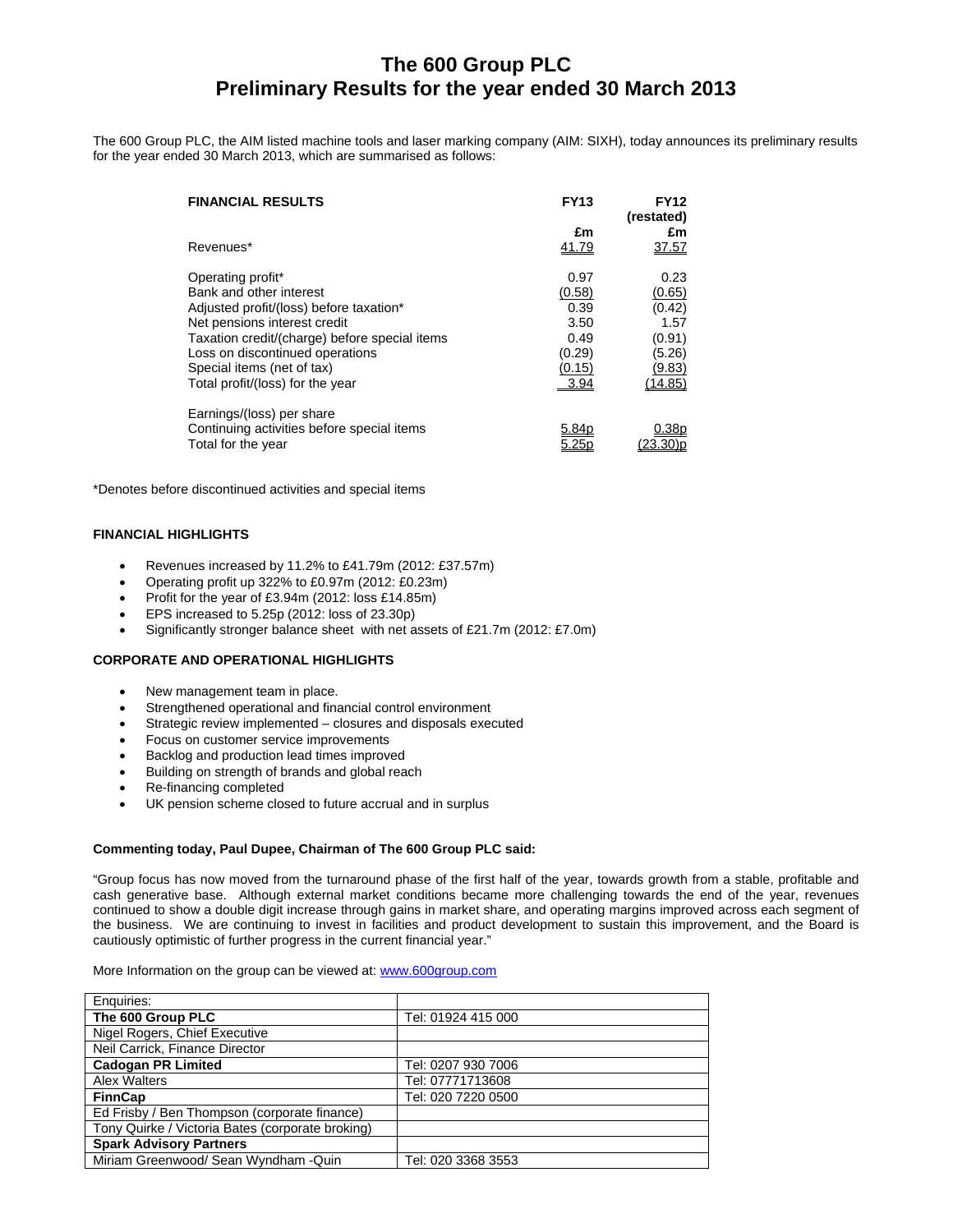## **Chairman's Statement for the financial year ended 30 March 2013**

## **Overview**

I am pleased to report satisfactory financial results for the year ended 30 March 2013 after a period of major management and strategic change. Following the execution of the turnaround plan during the first half of the year, excellent progress has been made in delivering profitable growth from a stable base. Following the successful refinancing in September 2012, it is particularly pleasing to report financial results for the second half of the year which were ahead of market expectations.

## **Strategy**

Management aim to develop the Group's key strengths in metal turning machine tools, precision engineered components, and laser marking equipment. In each of these activities, Group businesses have strong products and brands, significant market share, diverse geographical spread, robust manufacturing and supply chains, and reliable distribution partners.

Non-core businesses in South Africa and Poland, and surplus freehold properties in the UK were sold during the year. The financial effects of these divestments are dealt with in discontinued activities and special items.

Towards the end of the financial year, the Group had started to marshal the financial and management capacity to begin evaluating potential acquisition targets as a means of generating additional scale, market penetration and accelerating growth.

## **Results and dividend**

Revenue from continuing operations grew by 11.2% to £41.79m (2012: £37.57m) and generated a net operating profit from continuing operations but before special items of £0.97m (2012: £0.23m) and a net operating profit after Special Items of £1.67m (2012: loss of £9.61m).

After taking account of financial income and expense, special items, taxation and discontinued activities the net profit of the Group for the financial year was £3.94m (2012: loss of £14.85m).

Underlying earnings (from continuing operations before special items) amounted to 5.84 pence per share (2012: 0.38p) and earnings from continuing operations after special items amounted to 5.64 pence per share (2012: loss of 15.05p). Total earnings were 5.25 pence per share (2012: loss of 23.30p). As any dividend payments continue to be dependent upon the Group's results, the Board does not recommend that any payment be made.

## **Financial resources**

On 5 September 2012 the company entered into an agreement for the placing of an aggregate of 19.66m ordinary shares of 1p each at a placing price of 7.5 pence per share, raising an aggregate of £1.47m before expenses. The company also entered into revised facility agreements with its principal banker covering existing term loan and revolving credit facilities amounting to £3.64m and a new working capital facility of £0.30m.

At the end of the financial year, group net indebtedness had reduced from £7.99m to £5.41m, and gearing was 25%. The group had financial headroom on existing borrowing facilities of £3.20m and was in full compliance with all financial covenants.

## **Prospects**

Market conditions became more challenging in the final quarter of the year, especially in the Eurozone and Australia. Greater focus on customer service, supply chain efficiency and reduced lead times have facilitated increased market share despite this environment, and the board is confident that these improvements can be sustained in future.

**Paul Dupee** 

**Chairman** 

**26 June 2013**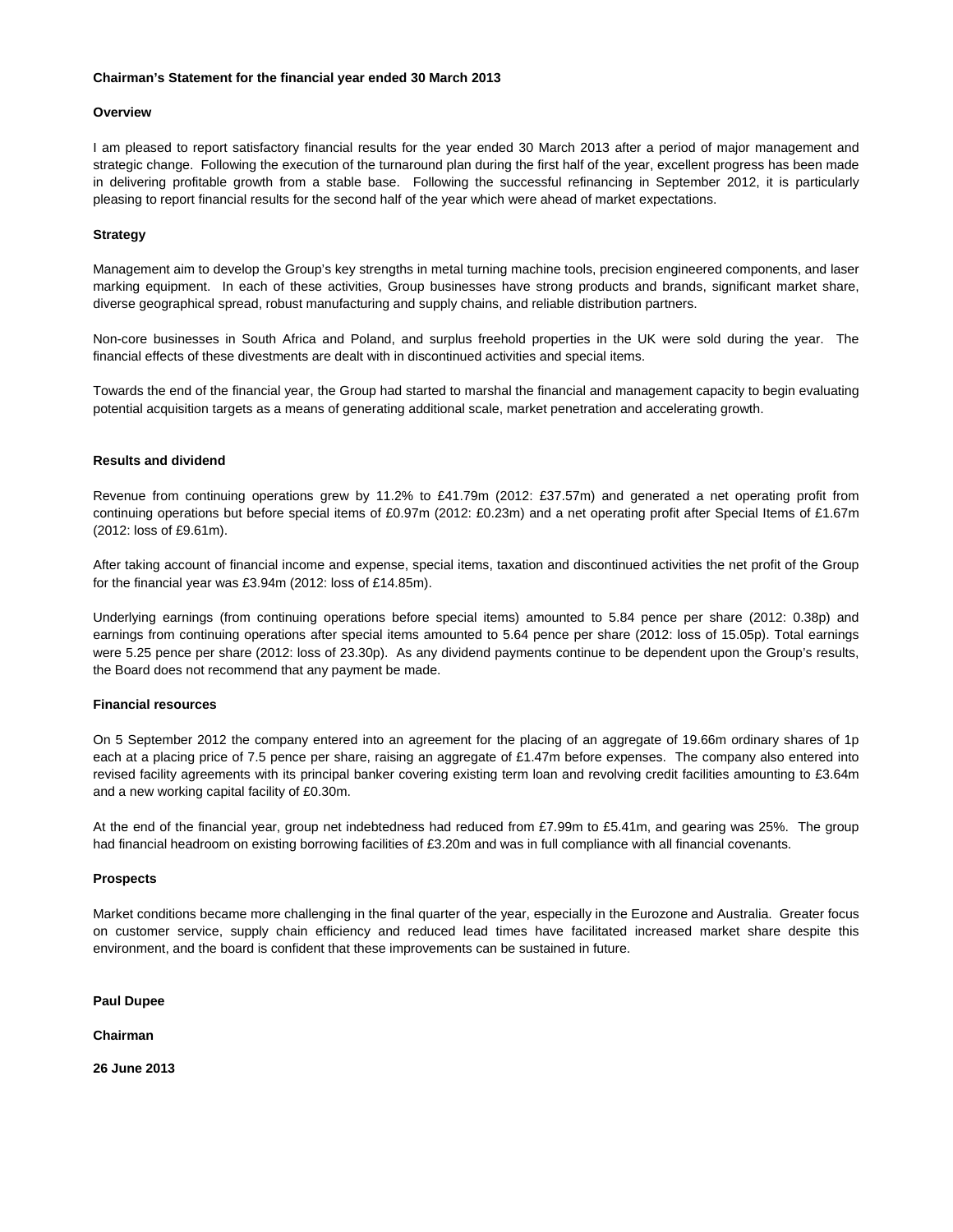## **Chief Executive's Review**

## **Introduction**

The 600 Group PLC ("the Group") is a leading engineering group with a world class reputation in the design and distribution of machine tools, and the design, manufacture and distribution of precision engineered components and laser marking systems. The Group operates these businesses from locations in Europe, North America and Australia selling into more than 180 countries worldwide.

During the early part of the financial year, the initial priorities were to stabilise the financial position of the Group and to implement a strategic review designed to introduce a stable, profitable and cash generative business model. This business plan was determined by the time of the refinancing in September 2012, and the financial performance of the Group in the second half of the year has slightly exceeded the expectations which were set at that time, despite some softening of end-user markets. In March 2013, Oxford Economics – the most widely quoted authority – downgraded the 2013 forecast growth in global demand from approximately 8% to just above 2%, with much of the growth emanating from the domestic market in China.

Throughout the second half, the emphasis has moved towards the strengthening of the financial and operational control environment, and delivering measurable improvements in customer service levels. This has involved the introduction of a dashboard of key performance indicators for each business unit covering both financial and non-financial measures.

The improved financial position of the Group has also facilitated necessary investment in new product development, production equipment and facilities, and a return to normalised levels of inventory holdings to support sales activity in the UK businesses. Customer backlogs, which had become unacceptably high in Europe, have now returned to acceptable levels by industry standards, although further improvements can still be achieved.

Our businesses have excellent products, and unrivalled brand heritage. Customer loyalty has been tested over a troubled period in recent years, but has been found to be robust now that lead times and quality standards that meet or exceed the requirements of end-users have been re-established. Furthermore, the main focus of the relationships with our supply chain partners has moved away from financial issues, and towards greater flexibility, design-led cost reduction activity and the need for product development.

## **Financial highlights**

A full discussion of the financial results is set out in the Financial review on the following pages.

Revenues from continuing operations increased by 11.2% to £41.79m, with gross margins steady and net operating margins increasing to almost 5% of revenues in the second half. Group businesses have sufficient capacity to deliver further growth in revenues without corresponding step changes in fixed costs (including central overheads), and consequently there remains scope for further improvement in net operating margin in future.

Group net indebtedness stood reduced at £5.41m by the end of the year (2012: £7.99m), despite additional investment in inventory in the UK businesses to support customer service improvements, and reduction in average trade creditor days in the UK from 89 days to 61 days to ease supply chain bottlenecks following the refinancing in September 2012

Overall, the primary objective of delivering a stable, profitable and cash generative core business has been delivered, and this moves the main emphasis now on the delivery of organic growth, and the assessment of opportunities to expand by acquisition.

## **Machine tools and precision engineered components**

Group companies design and develop metal cutting machine tools sold under the brand names Colchester and Harrison and design and manufacture precision engineering components under the brand names Pratt Burnerd and Gamet. These are sold worldwide, with direct sales operations in North America (Clausing), Europe, and Australia and a network of distributors in all other key end-user markets. Clausing is a customer service led distribution business and, in addition to branded Group products, carries a broad range of other machine tools, spares and accessories to serve the North American market.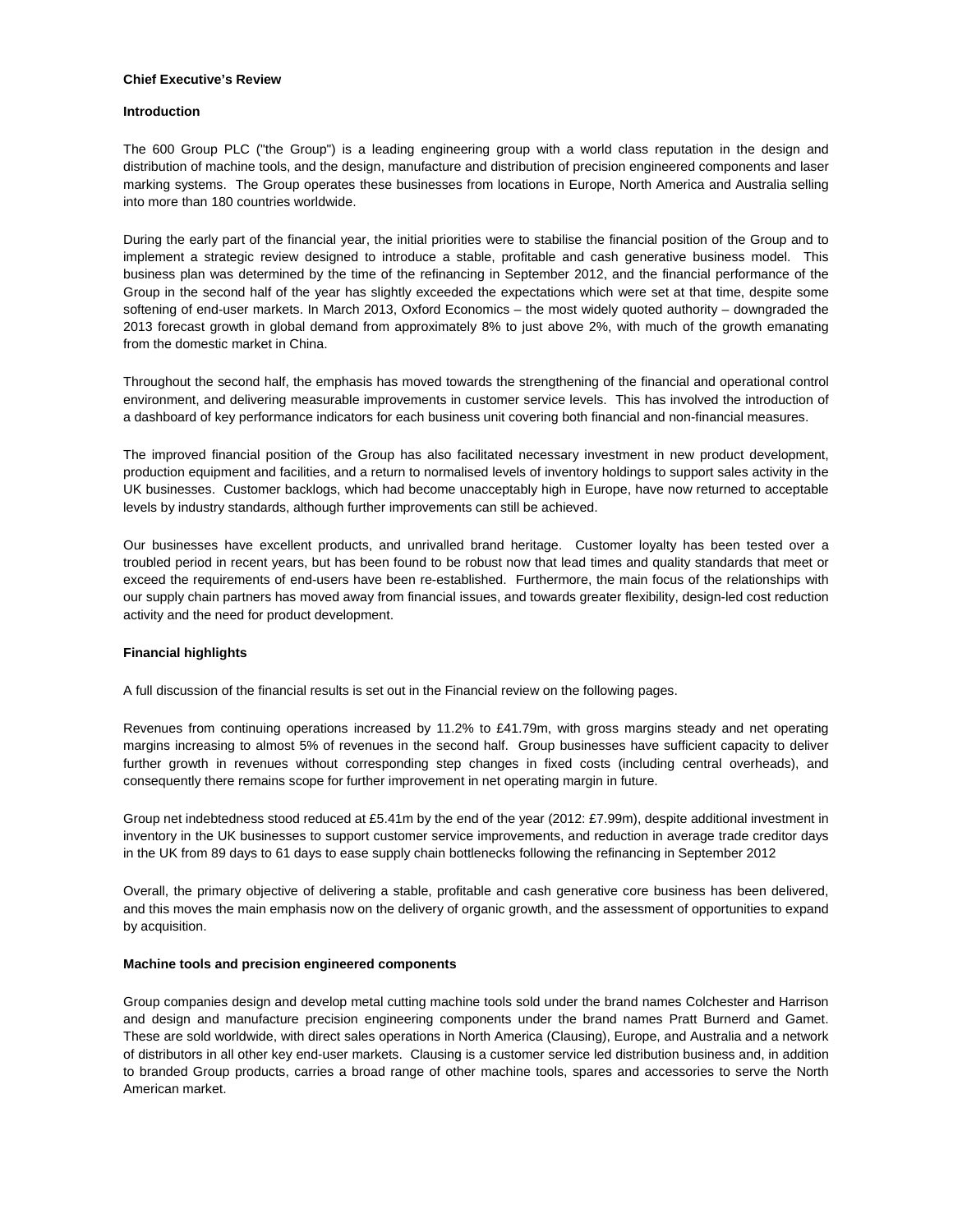The financial results of these activities were as follows:

|                                                                        | 2013            | 2012            |
|------------------------------------------------------------------------|-----------------|-----------------|
|                                                                        | £ 000           | £ 000           |
| Revenues<br>profit<br>operating<br>before<br>Adjusted<br>special items | 34,906<br>2,145 | 31,114<br>1,468 |
| Operating margin                                                       | 6.1%            | 4.7%            |

Revenues increased by 12.2% with particularly strong growth in the well established markets of North America, and Europe.

Industry statistics for machine tool consumption in North America, which have been broadly stable since 2010, displayed a declining trend in the second half of the year. The North American business, trading under the Clausing brand name, has been able to deliver continuous healthy growth in this environment by focusing on enhanced market share through customer service. Almost half of revenues are derived from the sale of work-holding, accessories, spares and service, and these activities tend to be less reliant on the manufacturing investment cycle than the sale of machine tools. In addition, recent development of products derived from domestic sources has generated a favourable market reaction in the current economic climate.

Market conditions in Europe have been somewhat mixed during the year, with UK and CEE markets beginning to show signs of some improvement, contrasting with a more general slowdown in the Eurozone including France and Germany. Revenues have shown growth of almost 15% during the year, partly as a result of reducing the unacceptable order backlog evident at the beginning of the year. With customer lead times now at industry standard in the range 2-3 months, there is now the opportunity to increase selling activity and continue to recover market share, and this will be the key to delivering revenue growth in the coming year.

In December 2012, we announced the sale and partial leaseback of the main facility at Heckmondwike in West Yorkshire. Refurbishment of the newer portion of the facility, No.1 Union Works, is substantially complete and was the recent venue for a well-attended European distributor open house event. The facility houses manufacturing for Pratt Burnerd work-holding, cellular assembly of Tornado CNC controlled turning machines, and the custom fitting of controls and accessories onto conventional and Alpha machines, the manufacture of which is outsourced to our design. Measures to engender a culture of continuous improvement are underway, and further reductions in lead times, production costs and working capital commitments are targeted as a result of these initiatives.

## **Laser marking**

Electrox designs, develops and manufactures equipment for the permanent marking of a wide variety of materials using lasers from its operations at Letchworth Garden City. These can be sold as a custom product for integration into automated production lines, or already fitted into a range of standard and custom workstations built at our own facility. This equipment is then sold by direct sales operations in the UK and North America, and through an established network of distributor partners throughout Europe and beyond.

Results for the financial period were as follows:

|                                 |        | 2013  | 2012       |
|---------------------------------|--------|-------|------------|
|                                 |        | £ 000 | £ 000      |
|                                 |        |       |            |
| Revenues                        |        | 6.882 | 6,451      |
| Adjusted<br>profit<br>operating | before | 213   | <u>316</u> |
| special items                   |        |       |            |
| Operating margin                |        | 3.1%  | 4.9%       |

Revenues for Electrox increased by 6.7%, with stronger growth in the second half of the year. Gross margins were slightly lower, mostly as a consequence of increased sales commissions, and operating profits were also lower due to increased expenditure on sales and marketing.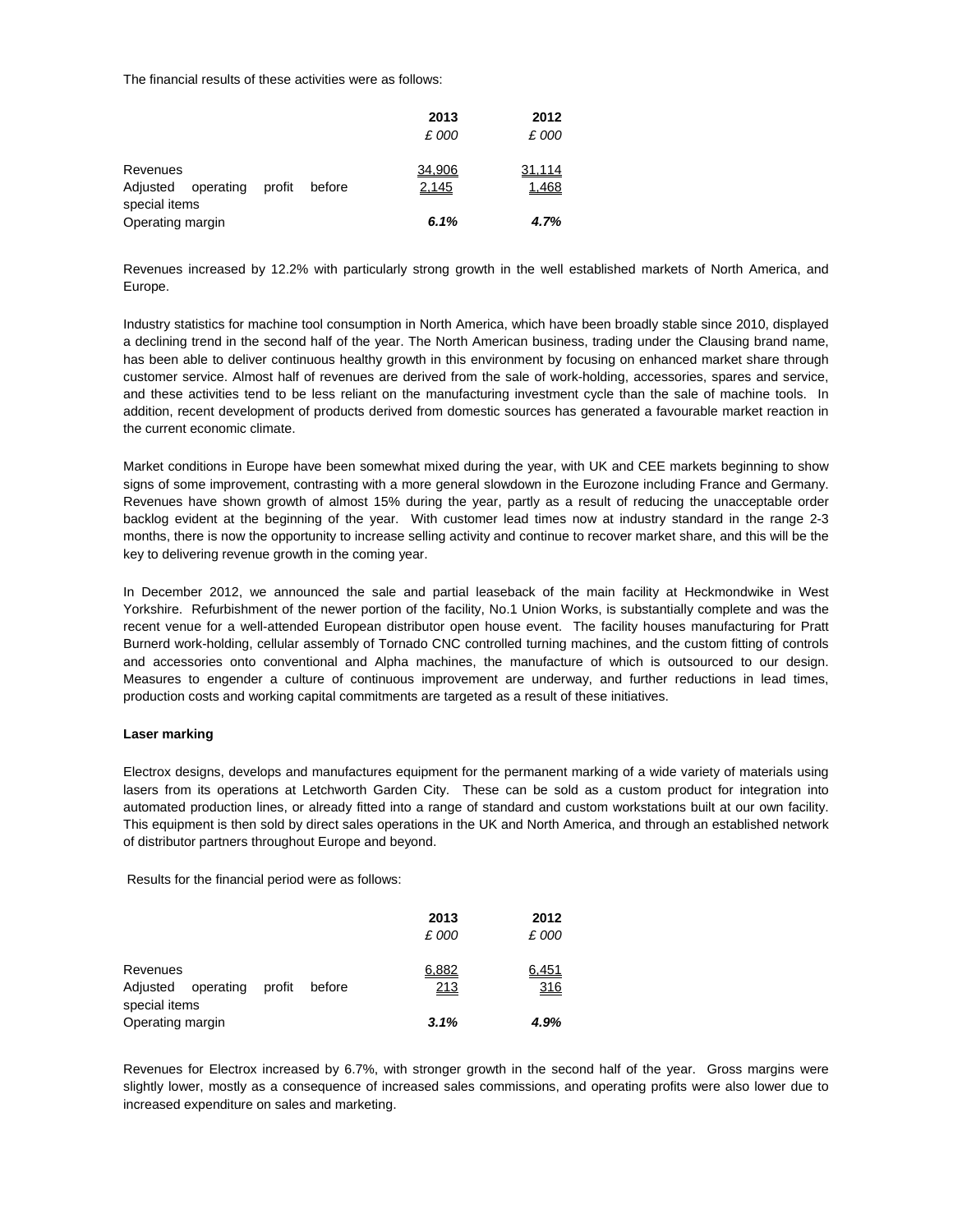Throughout the year, we have engaged in extensive new product development and will introduce a complete range of workstations and state-of-the-art software controls during the first half of the current financial year. These new product launches will position Electrox with an industry leading product range and well spread geographical markets. Prototypes were shown at a recent distributor event, and were well received.

The world market for laser marking equipment is quite fragmented and currently estimated to exceed £200m. This provides ample opportunity for Electrox to deliver improving results in future.

#### **Discontinued activities and divestments**

In July 2012, the sale of the Group's subsidiary in South Africa, 600 SA Pty Ltd ("600SA") was completed for net cash proceeds of £1.7m. In September 2012, the Group also completed the sale of its subsidiary in Poland, FMT Colchester Sp. Zo.o ("FMT") for a nominal sum. This sale followed the closure of FMT which was announced in August 2012 due to the withdrawal of financial support from FMT by 600 Group.

During the period these businesses made a net loss after taxation of £0.5m and a profit on sale of £0.2m. These amounts are dealt with as discontinued activities in the current financial period and comparative figures have been adjusted as required. No significant further costs are expected to arise in future periods.

The Group also sold surplus freehold property at Shepshed, Leicestershire, and at Batley in West Yorkshire, realising net cash proceeds of £1.6m. In December 2012, the Group entered into a sale and partial leaseback of the freehold site at Heckmondwike in West Yorkshire realising net proceeds of £1.1m. The net effect of these transactions is treated under the category "Special Items".

#### **UK pension scheme**

The Group operated a defined benefit pension scheme in the UK which, with effect from 31 March 2013, was closed to the accrual of benefits in respect of future service. All UK employees are now offered membership of a replacement money-purchase scheme.

At 31 March 2013, the defined benefit scheme had investment assets of £203.30m which were estimated to be sufficient to cover 111% of the cost of future benefits measured on an on-going accounting basis. The Company and the Trustees of the scheme work in close co-operation to ensure the security of future member benefits, whilst mitigating the risk and cost of contributions to Group companies.

Accordingly, it is considered reasonably unlikely that the Group will be required to make significant cash contributions to the Scheme on a more conservative funding basis for the foreseeable future.

## **Corporate social responsibility**

Maintaining the highest ethical and professional standards and accepting social responsibility is fundamental to the way we operate throughout The 600 Group Plc. We run our businesses based on sustained growth and transparency at all levels.

The development of our people is a core value throughout the Group and we see it as our duty to be a responsible employer. We are committed to the creation of training opportunities to support our employees in reaching their full potential. The Group operates a global policy on equality and we are committed to providing a working environment with a culture of respect towards the diversity of our people. We are committed to offering equal opportunities to all people without discrimination as to race, sex, nationality, ethnic or national origin, language, age, marital status, sexual orientation, religion or disability.

A comprehensive health and safety policy is in place to ensure a safe working environment at all times. The health and safety policy also demonstrates our additional responsibility to customers, suppliers and contractors and we maintain communication of the policy at all levels throughout the Company. We encourage two-way and open lines of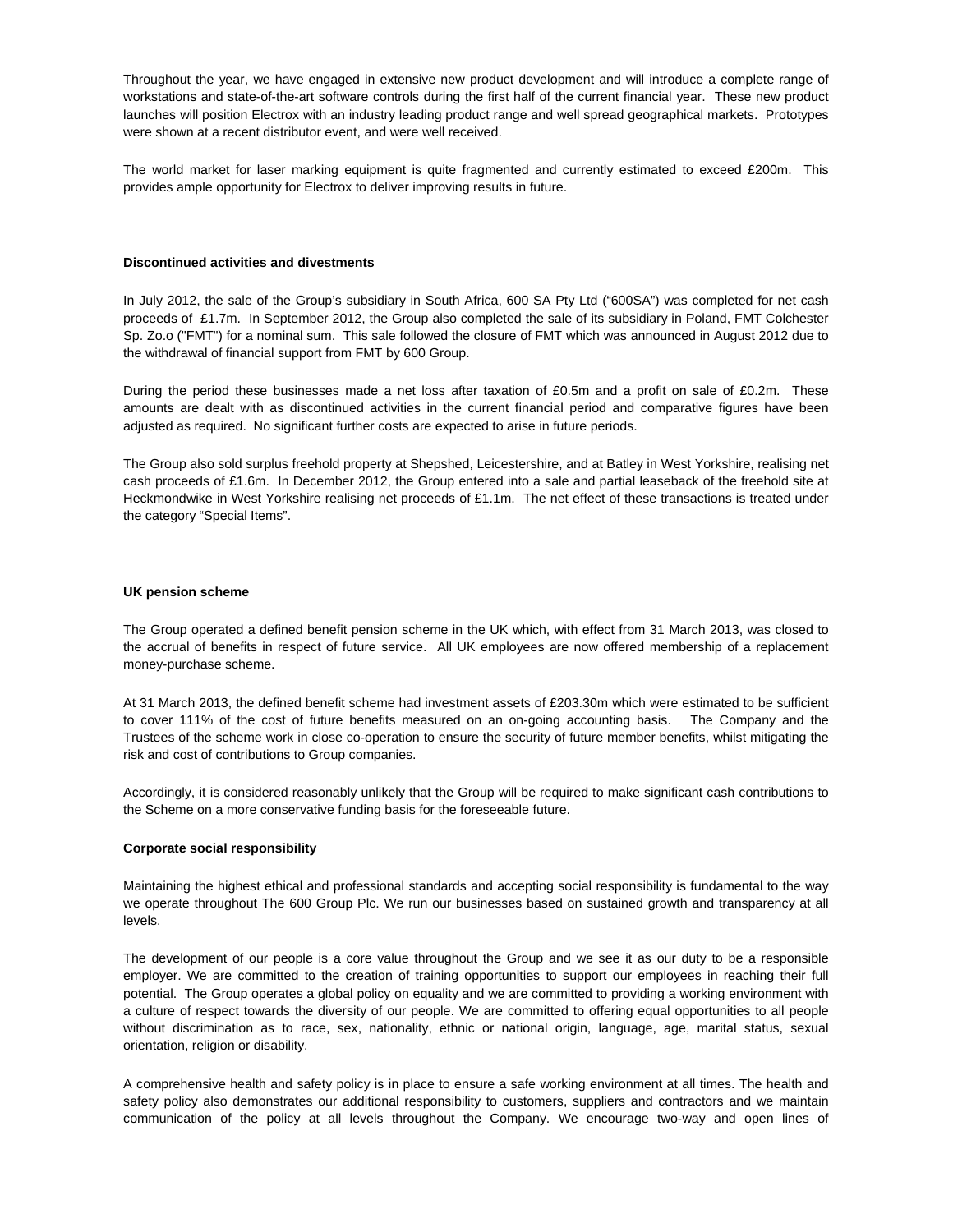communication throughout the Group and are committed to continuous dialogue with local and global stakeholders to create trust, opportunity and long term sustainable value.

#### **Current trading and outlook**

Revenues in the first quarter of the current financial year are expected to be marginally higher than the corresponding period last year. Results for the quarter will be ahead of last year as a consequence of reductions achieved in the group cost base during the second half.

Order intake in the quarter to date represented 109% of revenues (FY13Q1: 104%), indicating improving conditions as we enter the second quarter. The current order book of £7.8m represents approximately 2.3 months of forward revenue at the current rate.

The underlying level of customer enquiries is encouraging, with early signs of recovery in North America and the UK. Demand in the Eurozone and Australia is expected to continue to be patchy, at least during the first half. Accordingly, the board is cautiously optimistic of continued progress in the current financial year.

#### **Nigel Rogers**

#### **Group Chief Executive**

**26 June 2013**

#### **Financial Review**

#### **Results**

Revenue from continuing operations increased by 11.2% to £41.79m (2012: £37.57m). The corresponding operating profit before special items was £0.97m (2012: profit of £0.23m) and £1.67m (2012: loss £9.61m) after special items.

After taking account of financial income and expenses including a net credit in respect of pensions interest of £3.50m (2012 : £1.57m), the net profit from continuing operations, before taxation, discontinued activities and special items, was £3.90m (2012: £1.15m).

Group operations in South Africa and Poland were sold in July and September 2012 respectively and have been treated as discontinued operations in this year's results and comparative figures adjusted accordingly. The net loss after taxation of £0.30m in respect of the trading activity and loss on sale of these operations is disclosed in discontinued operations in the Consolidated Income Statement.

A curtailment credit of £2.43m in respect of the closure of the UK final salary scheme to future accrual, and restructuring and other costs amounting to £1.73m which in the judgement of management are non-recurring in nature and resulting in a net credit of £0.70m (2012 cost of £9.83m) have been disclosed as special items.

The total net profit for the period was £3.94m (2012 loss £14.85m).

Basic earnings per share from continuing operations before special items was 5.84p (2012: 0.38p) and total basic earnings per share, after allowing for special items and discontinued activities, was 5.25p (2012: loss of 23.30p).

## **Taxation**

The company incurred significant trading and capital losses in prior years in the UK and accordingly has no liability for taxation in the UK. In North America prior tax losses have now been utilised and the current year Group charge is principally in respect of taxation of profits in North America. Taxation will be payable going forward on profits in North America and tax continues to be paid in Australia on profits made there.

Deferred taxation was recognised this year in North America in respect of their prior years' losses and other timing differences and consequently a large credit of £1.7m has been recorded for prior year deferred taxation. The pensions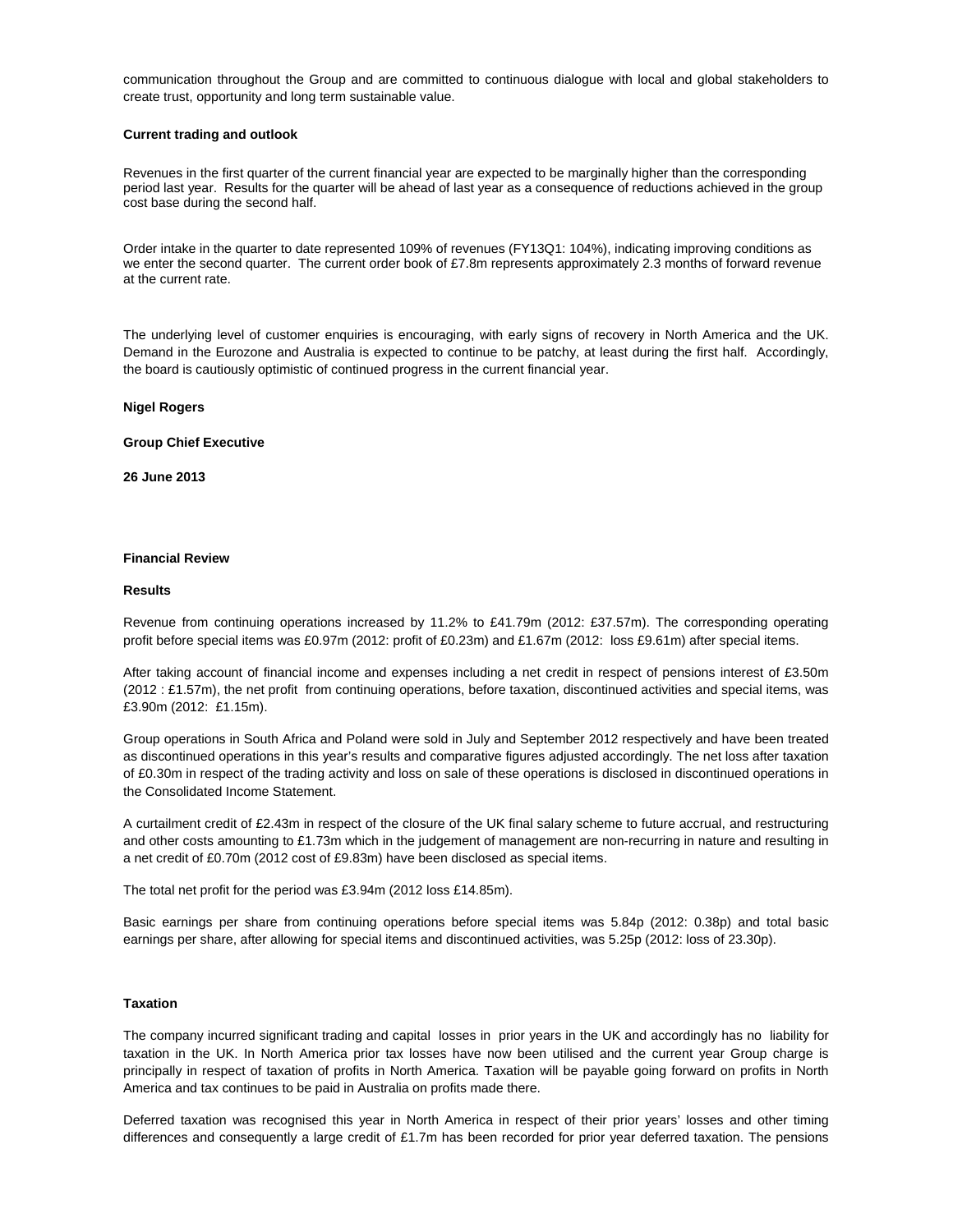curtailment gain and net notional pensions credit from interest on pension liabilities and return on pensions assets has resulted in a large deferred taxation charge in the current year of £1.6m. The inclusion of the UK final salary scheme surplus on the balance sheet this year has required all tax provisions relating to these pension entries to be calculated at 35% being the rate of taxation which would be applicable to any refund from the scheme. Additional deferred taxation has been provided on the pension scheme surplus recognised through the Consolidated Statement of Comprehensive Income and shown within this Statement.

## **Retirement Benefits**

The accounting surplus on the UK final salary scheme has been included on the Group Statement of Financial Position for the first time this year as a result of a change in the scheme rules which has allowed the requirements on surplus recognition within IFRIC 14 to be applied. The accounting surplus at 30 March 2013 was £19.46m. The US retiree health scheme and pension fund deficits reduced during the year due to changes in actuarial assumptions to £1.35m (2012:£2.01m).

As a result of the closure of the UK scheme to future accrual a curtailment gain has arisen on the actuarial calculation of the liabilities which has been shown as a special item in the Group Income Statement. The income statement in addition to the current service charge within operating costs, also reflects the interest on the scheme liabilities and the return on the scheme assets within financial income and expense in the Group Income Statement which resulted this year in a net credit of £3.5m (2012: £1.6m). In accordance with the current legislation on taxation of pension surplus returns to a company, deferred taxation has been provided for on the pension entries at 35% as opposed to the normal 23% rate.

#### **Cashflow and borrowings**

Group net debt at 30 March 2013 had reduced to £5.4m (2012: £8.0m). The Term Loan facility in the UK had been paid down to £0.8m by 30 March 2013 but further capital repayments were deferred until September 2013 as part of the refinancing in September 2012 which also provided a further £300k overdraft facility for the UK businesses in addition to the existing £2.5m Revolving Credit facility. Surplus properties at Shepshed, Batley and Heckmondwike were sold during the year raising £2.7m and the divestment of the South African business in July 2012 resulted in a further £1.7m of cash being generated. The net proceeds of the equity raise in September was £1.2m and the refinancing allowed the release of extended UK creditors and stock levels to return to a normal position in the UK from their low point before the refinancing. Trade and other payables had reduced year on year by £2.7m at 30 March 2013. Capital expenditure was £0.66m with the majority of this being on the Electrox development of their new software and workstations. £0.5m was expended on redundancies, reorganisation and restructuring.

Headroom on bank facilities was £3.2m at the year end.

#### **Treasury and risk management**

#### *Financial risks*

The main financial risks faced by the Group are credit risk, foreign currency risk, interest rate risk and liquidity risk. The directors regularly review and agree policies for managing these risks.

Credit risk is managed by monitoring limits and payment performance of counterparties. The directors consider the level of general credit risk in current market conditions to be higher than normal. Where a customer is deemed to represent an unacceptable level of credit risk, terms of trade are modified to limit the Group's exposure.

Foreign currency risk is managed by matching payments and receipts in foreign currency to minimise exposure. Foreign currency is bought to match liabilities as they fall due where currency receipts are insufficient to match the liability. The results of 600 Inc and 600 Australia Pty Limited are reported in United States dollars and Australian dollars respectively, and as a result of this the Group's Statement of Financial Position and trading results can be affected by movements in these currencies. Part of this exposure is hedged by entering into working capital facilities denominated in US dollars.

Liquidity risk is managed by the Group maintaining undrawn revolving credit and overdraft facilities in order to provide short term flexibility.

Interest rate risk is managed by holding a mixture of cash and borrowings in Sterling, US dollars and Australian dollars at floating rates of interest.

## *Market risks*

The Group's main exposure to market risk arises from increases in input costs in so far as it is unable to pass them onto customers through price increases. The Group does not undertake any hedging activity in this area and all materials and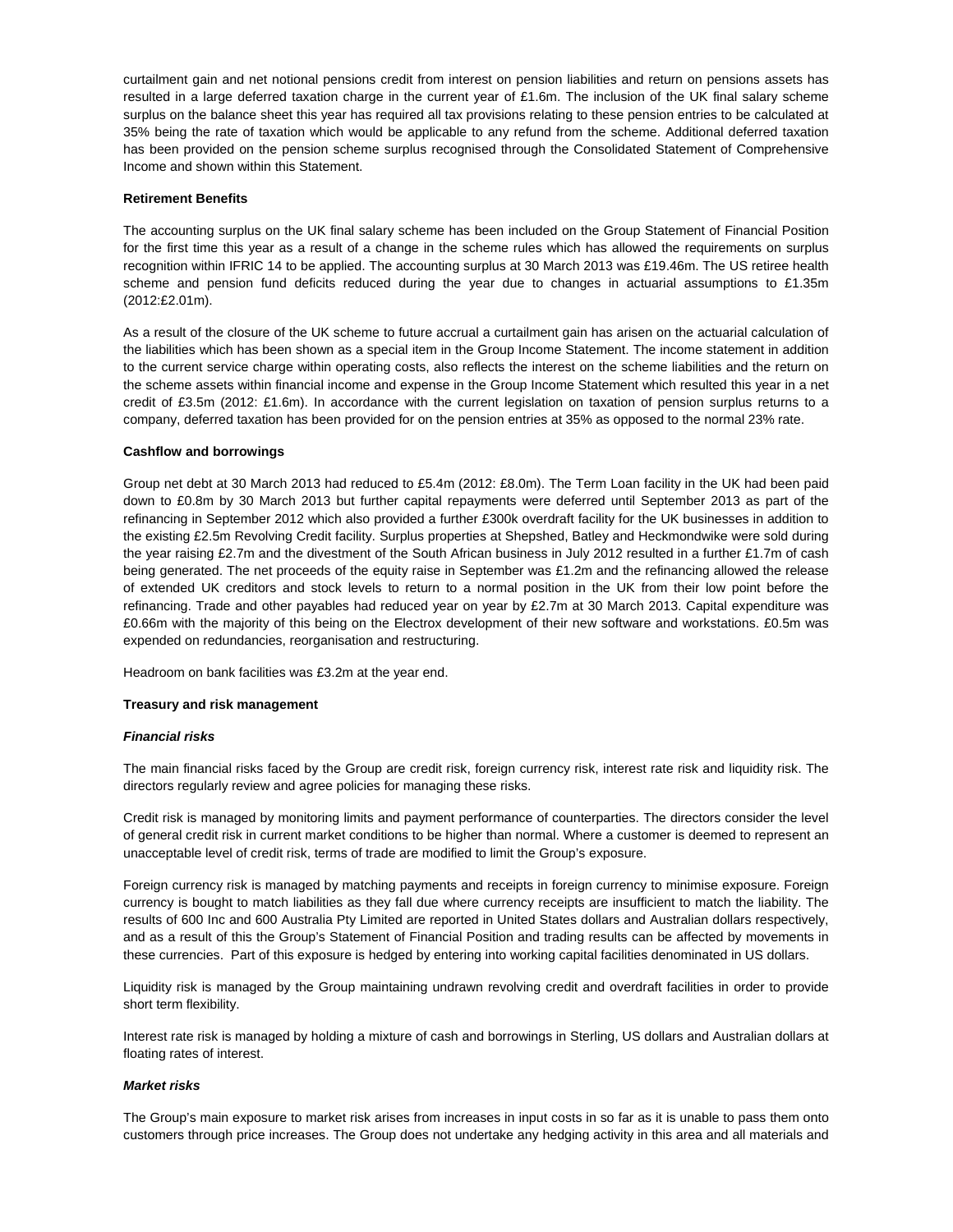utilities are purchased in spot markets. The Group seeks to mitigate increases in input costs through a combination of continuous improvement activities to minimise increases in input costs and passing cost increases on to customers, where this is commercially viable.

The Group is also aware of market risk in relation to the dependence upon a relatively small number of key vendors in its supply chain. This risk could be manifest in the event of a commercial or natural event leading to reduced or curtailed supply. The Group seeks to mitigate these risks by maintaining transparent and constructive relationships with key vendors, sharing long term plans and forecasts, and encouraging effective disaster recovery planning.

The Group is also exposed to the risk of a downturn in its customers' end markets leading to reduced levels of activity for the Group. The directors seek to ensure that the Group's activities are not significantly concentrated in sales to either one individual customer or into a single market sector in order to mitigate the exposure to a downturn in activity levels. The directors consider that the current level of market risk is normal.

## *Other principal risks and uncertainties*

The remaining main risks faced by the Group are its exposure to pension funding and the risk to its reputation of a significant failure to comply with accepted standards of ethical and environmental behaviour.

Pension funding risk arises from the Group's operation of a defined benefit pension scheme which gives rise to fluctuations between the value of its projected liabilities and the value of the assets the scheme holds in order to discharge those liabilities. The amount of any surplus or deficit may be adversely affected by such factors as lower than expected investment returns, changes in long term interest rates and inflation expectations and increases in the forecast longevity of members. The directors regularly review the performance of the pension scheme and any recovery plan. Proactive steps are taken to identify and implement cost effective activities to mitigate the pension scheme deficit.

The directors have taken steps to ensure that all of the Group's global operations are conducted to the highest ethical and environmental standards. Regulatory requirements are kept under review, and key suppliers are vetted in order to minimise the risk of the Group being associated with a company that commits a significant breach of applicable regulations.

#### *Key performance indicators*

The Group's key financial objectives that the Directors judge to be effective in measuring the delivery of their strategies and managing the business concentrate at the Group level on profit, together with its associated earnings per share, forward order book and net cash. At the business unit level, they include working capital control and customer related performance measures.

These key performance indicators are measured and reviewed on a regular basis and enable the business to set and communicate its performance targets and monitor its performance against these targets.

Key financial performance indicators as at 30 March 2013 were:

- Revenue growth annual growth rate of revenue 11.2% (2012: 4.2%)
- Gross Margin gross profit before special items as a percentage of revenue 31.7% (2012: 32.3%)
- Operating margin operating profit before special items as a percentage of revenue; 2.3% (2012: 0.6%)
- Working Capital levels inventory plus trade and other receivables less trade and other payables as a percentage of revenue 22.7% (2012: 20.7%)
- Book to bill ratio ratio of new orders to revenue on a 3 monthly rolling basis 85%
- Order backlog the value of outstanding orders expressed in months 2 months

#### **Going concern**

In accordance with FRC guidelines, the Board has assessed the Group's funding and liquidity position and further details can be found in the basis of preparation accounting policy note. The Directors confirm that, after having made appropriate enquiries, they have a reasonable expectation that the Group and the Company have adequate resources to continue operations for the foreseeable future. Accordingly, the directors continue to adopt the going concern basis in preparation of the financial statements.

**Neil Carrick FCA** 

**Group Finance Director** 

**26 June 2013**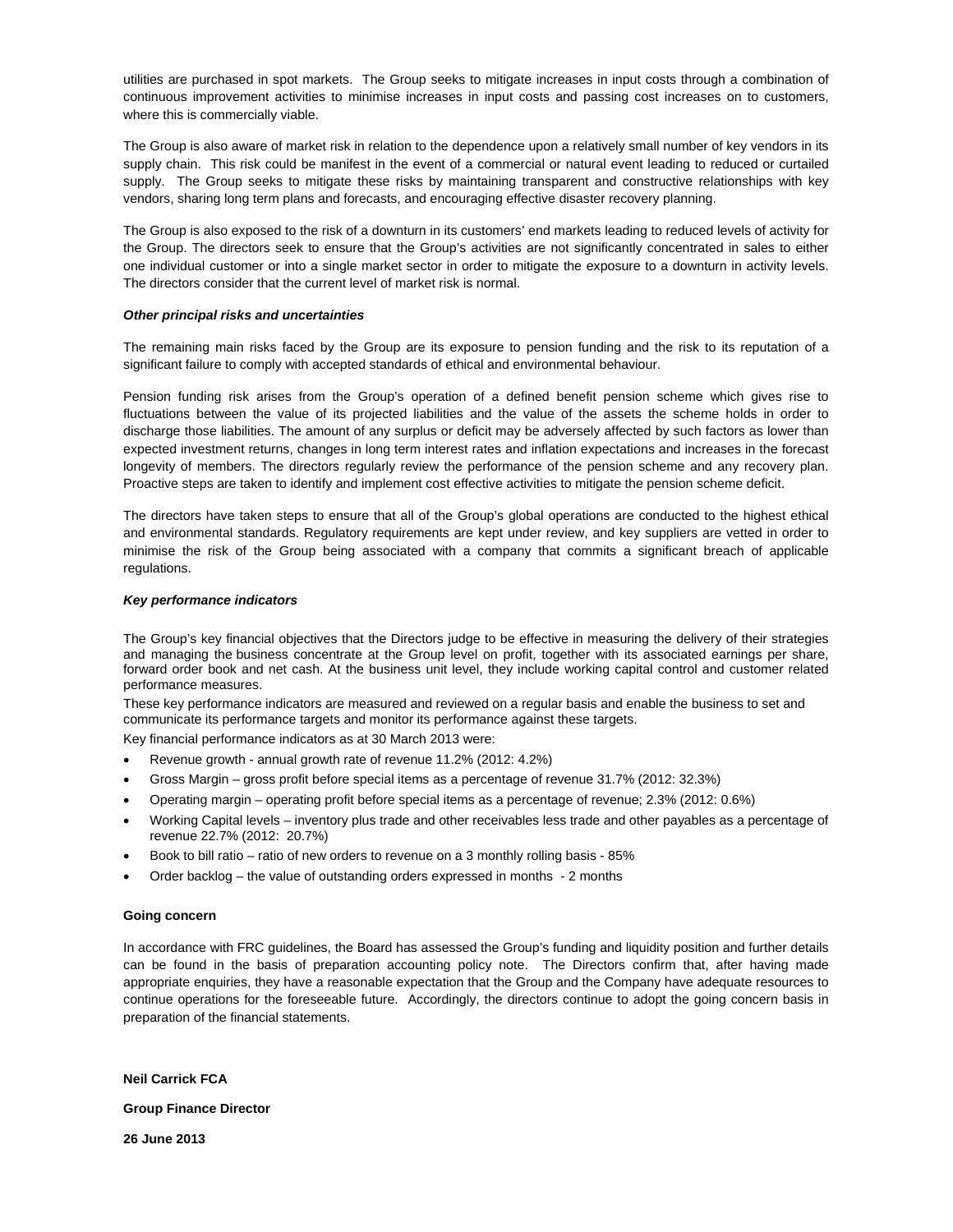## **Consolidated income statement**

| for the 52-week period ended 30 March 2013                                                 |               |                                           |           | As restated * |                                           |           |
|--------------------------------------------------------------------------------------------|---------------|-------------------------------------------|-----------|---------------|-------------------------------------------|-----------|
|                                                                                            | <b>Before</b> |                                           | After     | Before        |                                           | After     |
|                                                                                            |               | special items Special items special items |           |               | special items special items special items |           |
|                                                                                            | 52 weeks      | 52 weeks                                  | 52 weeks  | 52 weeks      | 52 weeks                                  | 52 weeks  |
|                                                                                            | ended         | ended                                     | ended     | ended         | ended                                     | ended     |
|                                                                                            | <b>Before</b> |                                           | After     | Before        |                                           | After     |
|                                                                                            | special       | Special                                   | Special   | special       | Special                                   | Special   |
|                                                                                            | items         | items                                     | items     | items         | items                                     | items     |
|                                                                                            | 30 March      | 30 March                                  | 30 March  | 31 March      | 31 March                                  | 31 March  |
|                                                                                            | 2013          | 2013                                      | 2013      | 2012          | 2012                                      | 2012      |
|                                                                                            | £'000         | £'000                                     | £'000     | £'000         | £'000                                     | £'000     |
| Continuing                                                                                 |               |                                           |           |               |                                           |           |
| Revenue                                                                                    | 41,788        |                                           | 41,788    | 37,565        |                                           | 37,565    |
| Cost of sales                                                                              | (28, 538)     | (600)                                     | (29, 138) | (25, 429)     | (4, 464)                                  | (29, 893) |
| Gross profit                                                                               | 13,250        | (600)                                     | 12,650    | 12,136        | (4, 464)                                  | 7,672     |
| Other operating income                                                                     | 79            |                                           | 79        | 126           |                                           | 126       |
| Net operating expenses                                                                     | (12, 356)     | 1,298                                     | (11, 058) | (12,037)      | (5, 367)                                  | (17, 404) |
| Operating profit/(loss)                                                                    | 973           | 698                                       | 1,671     | 225           | (9,831)                                   | (9,606)   |
| Bank and other interest                                                                    | 7             |                                           | 7         | 24            |                                           | 24        |
| Expected return on pension assets                                                          | 11,570        |                                           | 11,570    | 10,834        |                                           | 10,834    |
| Financial income                                                                           | 11,577        |                                           | 11,577    | 10,858        |                                           | 10,858    |
| Bank and other interest                                                                    | (469)         |                                           | (469)     | (560)         |                                           | (560)     |
| Amortisation of shareholder loan expenses                                                  | (117)         |                                           | (117)     | (109)         |                                           | (109)     |
| Interest on pension obligations                                                            | (8,067)       |                                           | (8,067)   | (9,268)       |                                           | (9,268)   |
| Financial expense                                                                          | (8, 653)      |                                           | (8, 653)  | (9,937)       |                                           | (9, 937)  |
| Profit/(loss) before tax                                                                   | 3,897         | 698                                       | 4,595     | 1,146         | (9,831)                                   | (8,685)   |
| Income tax credit / (charge)                                                               | 486           | (850)                                     | (364)     | (907)         |                                           | (907)     |
| Profit/(loss) for the period from continuing operations                                    | 4,383         | (152)                                     | 4,231     | 239           | (9,831)                                   | (9,592)   |
| Post tax loss of discontinued operations                                                   | (295)         |                                           | (295)     | (5, 257)      |                                           | (5, 257)  |
| Total (loss)/profit for the financial year<br>attributable to Equity holders of the parent | 4,088         | (152)                                     | 3,936     | (5,018)       | (9,831)                                   | (14, 849) |

Special items comprise exceptional costs and credits relating to reorganisation, redundancy, inventory and intangibles impairments, property disposals,refinancing, pension scheme closure and share based payments

\* Comparative figures have been restated as a result of the South African and Polish businesses being treated as discontinued

| Basic earnings/(loss) per share per share | - continuing<br>- discontinued<br>- Total | 5.84p<br>(0.39)p<br>5.45p | (0.20)p<br>$(0.20)$ p | 5.64p<br>(0.39)p<br>5.25p | 0.38 <sub>D</sub><br>(8.25)p<br>$(7.87)$ p | (15.43)p<br>(15.43)p | (15.05)p<br>(8.25)p<br>(23.30)p |
|-------------------------------------------|-------------------------------------------|---------------------------|-----------------------|---------------------------|--------------------------------------------|----------------------|---------------------------------|
| Diluted earnings/(loss) per share         | - continuing<br>- discontinued<br>- Total | 5.72p<br>(0.39)p<br>5.34p | $(0.20)$ p<br>(0.20)p | 5.52p<br>(0.39)p<br>5.14p | 0.38 <sub>D</sub><br>(8.25)p<br>(7.87)p    | (15.43)p<br>(15.43)p | (15.05)p<br>(8.25)p<br>(23.30)p |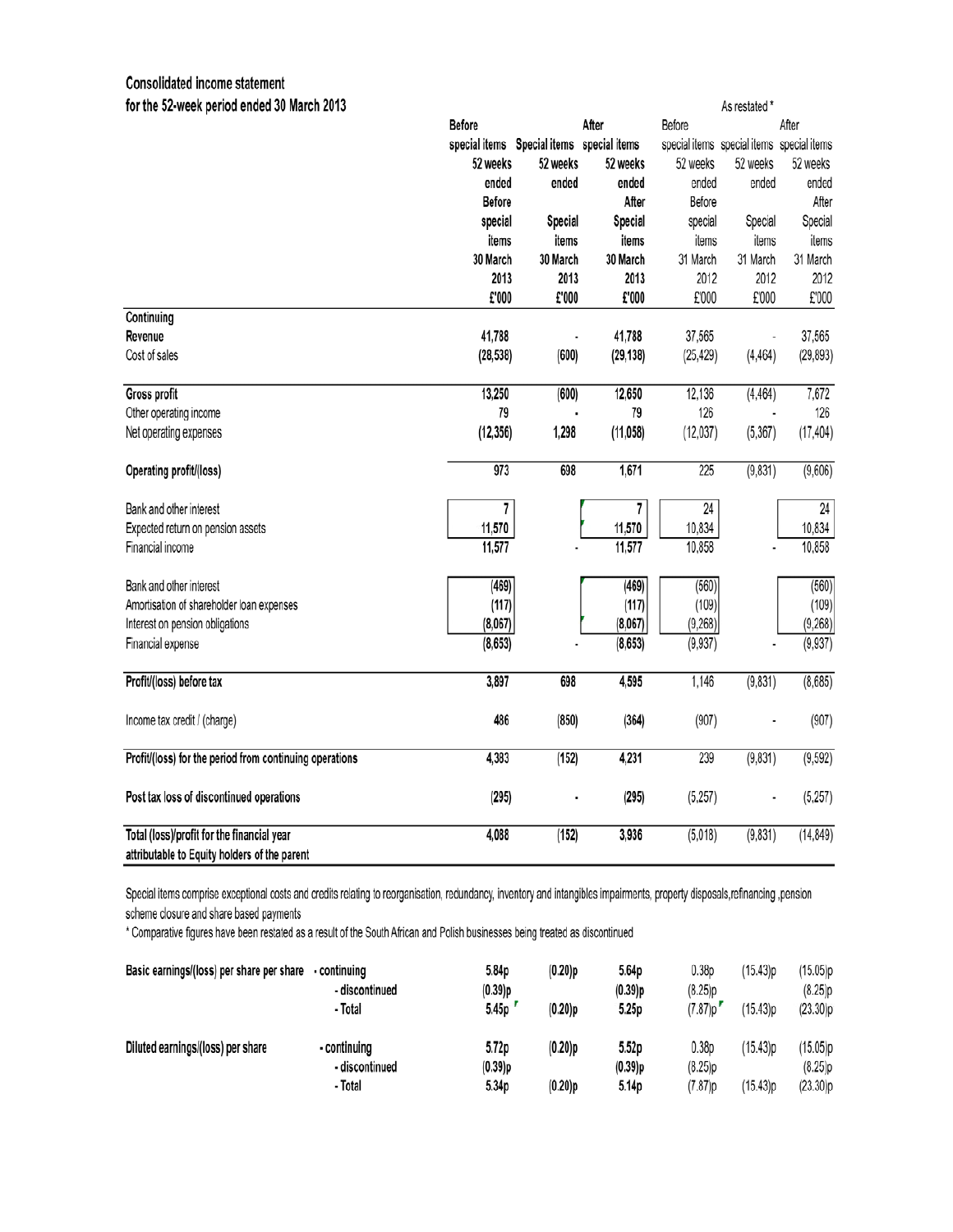## **Consolidated statement of comprehensive income for the 52-week period ended 30 March 2013**

|                                                               | 52-week      | 52-week      |
|---------------------------------------------------------------|--------------|--------------|
|                                                               | period ended | period ended |
|                                                               | 30 March     | 31 March     |
|                                                               | 2013         | 2012         |
|                                                               | £000         | £000         |
| Profit/(loss) for the period                                  | 3,936        | (14, 849)    |
| Other comprehensive (expense)/income                          |              |              |
| Foreign exchange translation differences                      |              | (95)         |
| Net actuarial gains on employee benefit schemes               | 1,406        | 7,025        |
| Impact of changes to defined benefit asset limit              | 12,940       | (8, 810)     |
| Impact of transfer to assets held for sale                    | (616)        | 349          |
| Deferred taxation                                             | (4, 720)     | 386          |
| Other comprehensive expense for the period, net of income tax | 9,010        | (1, 145)     |
| Total comprehensive (expense)/income for the period           | 12,946       | (15,994)     |
| Attributable to:                                              |              |              |
| Equity holders of the Parent Company                          | 12,946       | (15,994)     |
| Total recognised (expense)/income                             | 12,946       | (15,994)     |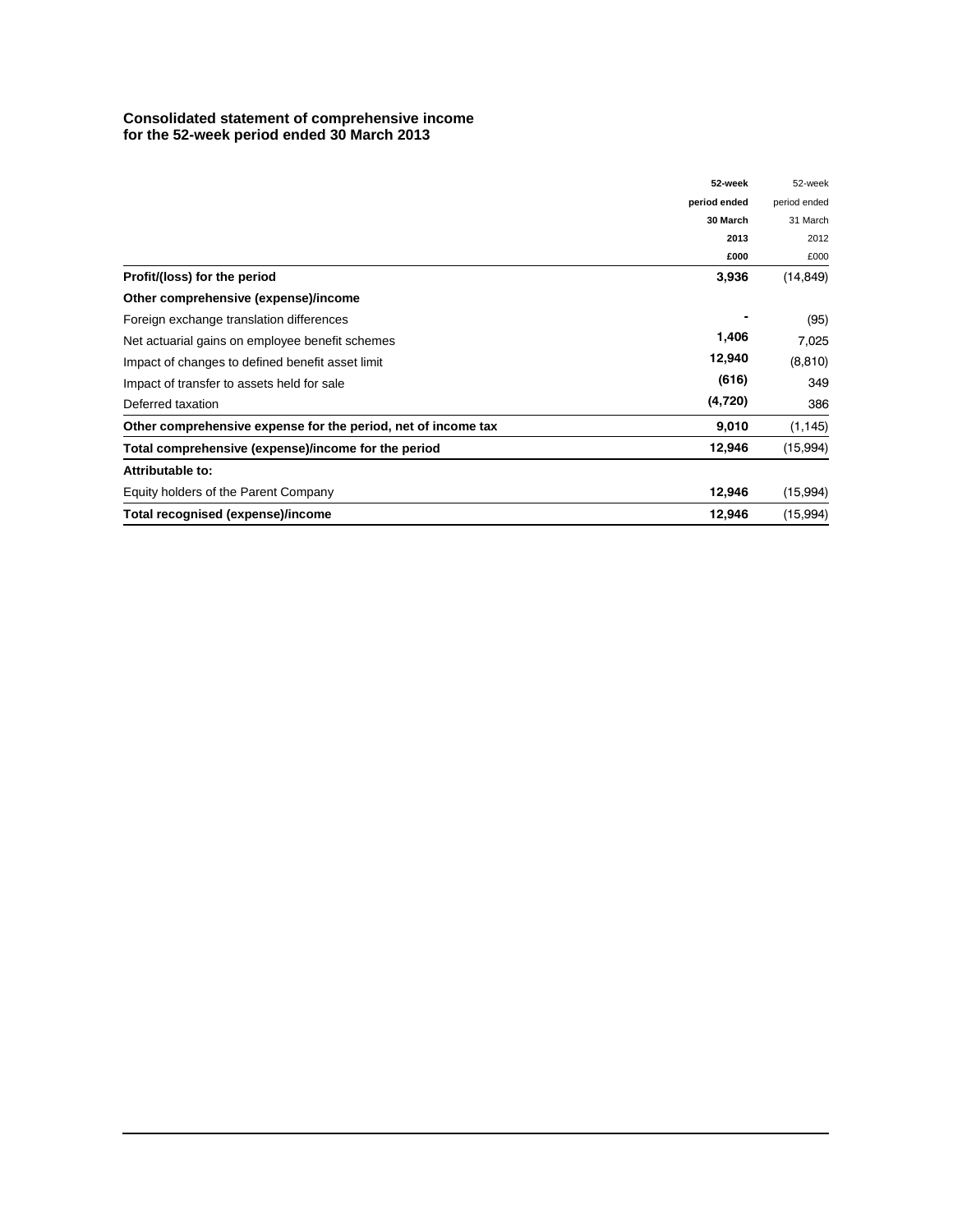## **Consolidated statement of financial position As at 30 March 2013**

|                                | As at     | As at     |
|--------------------------------|-----------|-----------|
|                                | 2013      | 2012      |
|                                | £000      | £000      |
| <b>Non-current assets</b>      |           |           |
| Property, plant and equipment  | 4,500     | 5,085     |
| Intangible assets              | 1,297     | 852       |
| Deferred tax assets            | 3,120     | 1,473     |
| Employee benefits              | 18,105    |           |
|                                | 27,022    | 7,410     |
| <b>Current assets</b>          |           |           |
| Inventories                    | 10,273    | 10,811    |
| Trade and other receivables    | 6,183     | 6,528     |
| Assets held for sale           |           | 9,093     |
| Cash and cash equivalents      | 1,025     | 409       |
|                                | 17,481    | 26,841    |
| <b>Total assets</b>            | 44,503    | 34,251    |
| <b>Non-current liabilities</b> |           |           |
| Employee benefits              |           | (2,012)   |
| Loans and other borrowings     | (5, 100)  | (5,824)   |
| Deferred tax liabilities       | (7, 597)  | (1, 365)  |
|                                | (12, 697) | (9,201)   |
| <b>Current liabilities</b>     |           |           |
| Trade and other payables       | (6, 973)  | (9, 556)  |
| Income tax payable             | (535)     | (199)     |
| Provisions                     | (1, 309)  | (1,241)   |
| Loans and other borrowings     | (1, 332)  | (2,579)   |
| Liabilities held for sale      |           | (4, 488)  |
|                                | (10, 149) | (18,063)  |
| <b>Total liabilities</b>       | (22, 846) | (27, 264) |
| <b>Net assets</b>              | 21,657    | 6,987     |
| Shareholders' equity           |           |           |
| Called-up share capital        | 14,579    | 14,375    |
| Share premium account          | 16,858    | 15,645    |
| Revaluation reserve            | 909       | 1,080     |
| Capital redemption reserve     | 2,500     | 2,500     |
| Equity reserve                 | 173       | 167       |
| Translation reserve            | 1,860     | 1,487     |
| Retained earnings              | (15, 222) | (28, 267) |
| <b>Total equity</b>            | 21,657    | 6,987     |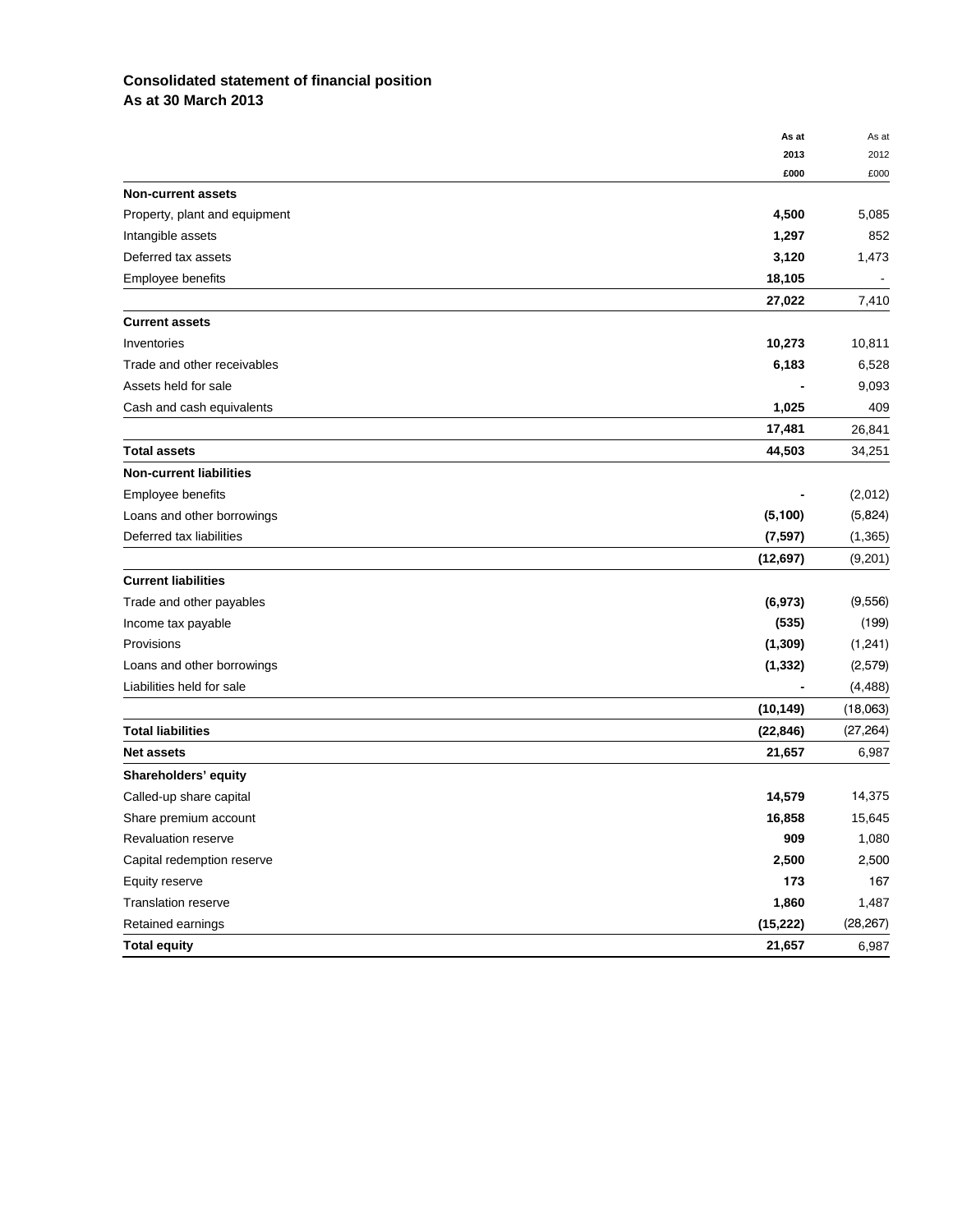## **Consolidated statement of changes in equity As at 30 March 2013**

|                                                     | Ordinary | Share           |                                                         | Capital                |                 |      |                       |               |
|-----------------------------------------------------|----------|-----------------|---------------------------------------------------------|------------------------|-----------------|------|-----------------------|---------------|
|                                                     |          |                 | share premium Revaluation redemption Translation Equity |                        |                 |      | Retained              | Total         |
|                                                     |          | capital account | reserve                                                 | reserve <sup>[1]</sup> | reserve reserve |      | Earnings              | Equity        |
|                                                     | £000     | £000            | £000                                                    | £000                   | £000            | £000 | £000                  | £000          |
| <b>At 2 April 2011</b>                              |          | 14,315 13,899   | 1,475                                                   | 2,500                  | 1,697           | 160  | (12, 363)             | 21,683        |
| At 3 April 2011                                     |          | 14,315 13,899   | 1,475                                                   | 2,500                  | 1,697           | 160  | (12, 363)             | 21,683        |
| Loss for the period                                 |          |                 |                                                         |                        |                 |      | (14,849) (14,849)     |               |
| Other comprehensive income:                         |          |                 |                                                         |                        |                 |      |                       |               |
| Foreign currency translation                        |          |                 | (46)                                                    |                        | (210)           |      | (95)                  | (351)         |
| Net actuarial losses on employee<br>benefit schemes |          |                 |                                                         |                        |                 |      | 7,025                 | 7,025         |
| Impact of write down of assets held for<br>sale     |          |                 | (349)                                                   |                        |                 |      | 349                   |               |
| Impact of changes to defined benefit<br>asset limit |          |                 |                                                         |                        |                 |      | (8, 810)              | (8, 810)      |
| Deferred tax                                        |          |                 |                                                         |                        |                 |      | 386                   | 386           |
| Total comprehensive income                          |          |                 | (395)                                                   |                        | (210)           |      | $(15,994)$ $(16,599)$ |               |
| Transactions with owners:                           |          |                 |                                                         |                        |                 |      |                       |               |
| Share capital subscribed for                        | 60       | 1,746           |                                                         |                        |                 |      |                       | 1,806         |
| Shareholder loan issue with convertible<br>warrants |          |                 |                                                         |                        |                 | 7    |                       | 7             |
| Non-controlling interest reversal                   |          |                 |                                                         |                        |                 |      |                       |               |
| Credit for share-based payments                     |          |                 |                                                         |                        |                 |      | 90                    | 90            |
| Total transactions with owners                      | 60       | 1,746           |                                                         |                        |                 | 7    | 90                    | 1,903         |
| At 31 March 2012                                    |          | 14,375 15,645   | 1,080                                                   | 2,500                  | 1,487           | 167  | (28, 267)             | 6,987         |
| <b>At 1 April 2012</b>                              |          | 14,375 15,645   | 1,080                                                   | 2,500                  | 1,487           | 167  | (28, 267)             | 6,987         |
| Profit for the period                               |          |                 |                                                         |                        |                 |      | 3,936                 | 3,936         |
| Other comprehensive income:                         |          |                 |                                                         |                        |                 |      |                       |               |
| Foreign currency translation                        |          |                 | 26                                                      |                        | 373             |      |                       | 399           |
| Net actuarial losses on employee<br>benefit schemes |          |                 |                                                         |                        |                 |      | 1,406                 | 1,406         |
| Impact of assets disposed of                        |          |                 | (197)                                                   |                        |                 |      | (616)                 | (813)         |
| Impact of changes to defined benefit<br>asset limit |          |                 |                                                         |                        |                 |      | 12,940                | 12,940        |
| Deferred tax                                        |          |                 |                                                         |                        |                 |      | (4,720)               | (4,720)       |
| Total comprehensive income                          |          |                 | (171)                                                   |                        | 373             |      |                       | 12,946 13,148 |
| Transactions with owners:                           |          |                 |                                                         |                        |                 |      |                       |               |
| Share capital subscribed for                        |          | 204 1,213       |                                                         |                        |                 |      |                       | 1,417         |
| Shareholder loan issue with convertible<br>warrants |          |                 |                                                         |                        |                 | 6    |                       | 6             |
| Credit for share-based payments                     |          |                 |                                                         |                        |                 |      | 99                    | 99            |
| Total transactions with owners                      |          | 204 1,213       |                                                         |                        |                 | 6    | 99                    | 1,522         |
| At 30 March 2013                                    |          | 14,579 16,858   | 909                                                     | 2,500                  | 1,860           |      | 173 (15,222)          | 21,657        |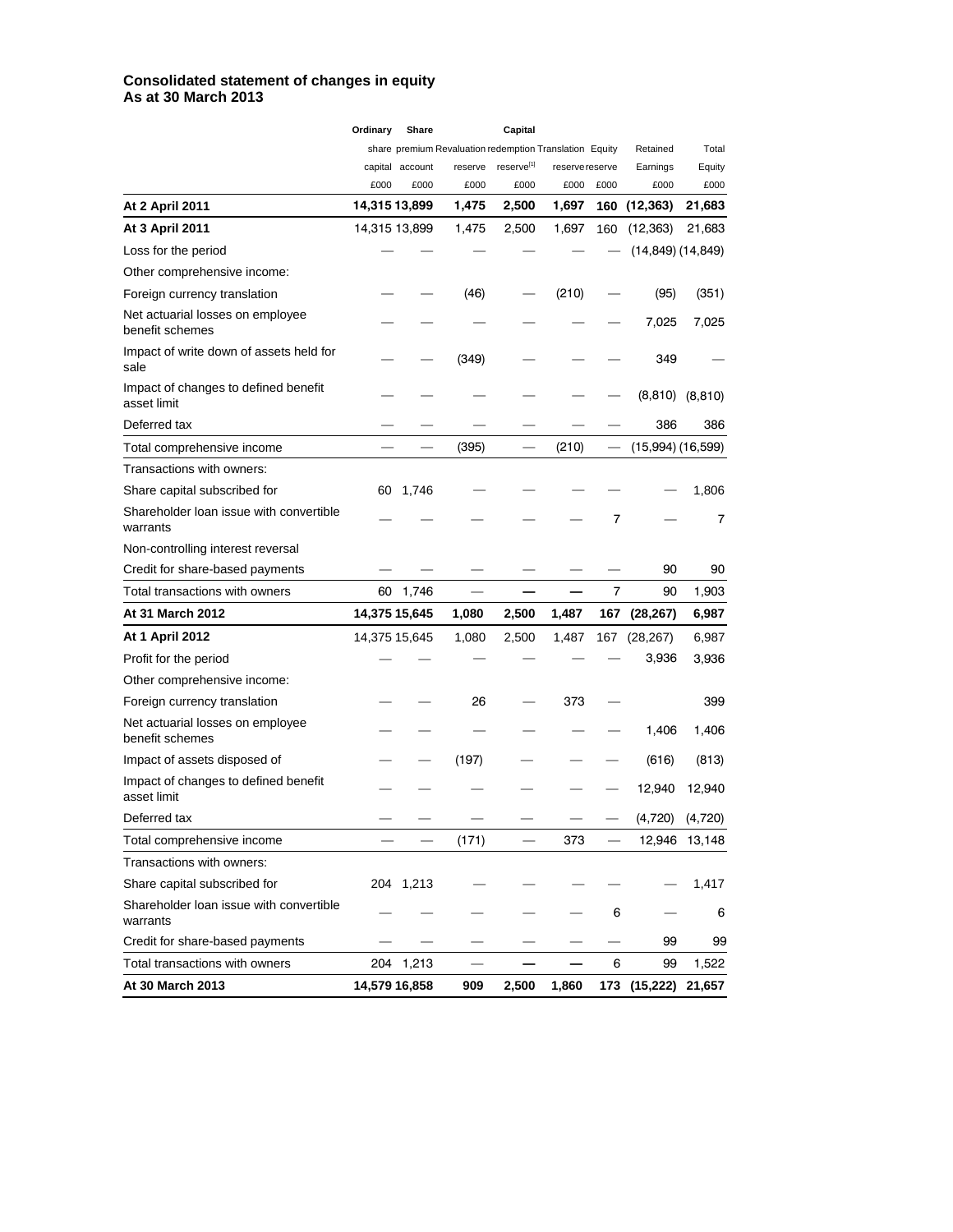## **Consolidated cash flow statement For the 52-week period ended 30 March 2013**

|                                                                      | 52-week                  | 52-week      |
|----------------------------------------------------------------------|--------------------------|--------------|
|                                                                      | period ended             | period ended |
|                                                                      | 30 march                 | 31 March     |
|                                                                      | 2013                     | 2012         |
| Cash flows from operating activities                                 | £000                     | £000         |
|                                                                      |                          |              |
| Profit/(loss) for the period                                         | 3,936                    | (14, 849)    |
| <b>Adjustments for:</b>                                              |                          |              |
| Amortisation of development expenditure                              | 87                       | 116          |
| Depreciation                                                         | 627                      | 1,033        |
| Impairment of goodwill                                               |                          | 931          |
| Impairment of tangible fixed assets                                  |                          | 1,158        |
| Net financial income                                                 | (2,924)                  | (921)        |
| Net pension credit                                                   | (2,429)<br>1,631         | (1,224)      |
| Other special items                                                  |                          |              |
| Equity share option expense                                          | 100                      | 90           |
| Discontinued operations                                              |                          |              |
| Income tax expense                                                   | 364                      | 907          |
| Operating cash flow before changes in working capital and provisions | 1,097                    | (12,759)     |
| Decrease/(increase) in trade and other receivables                   | 346                      | (1,240)      |
| Decrease in inventories                                              | 104                      | 5,896        |
| (Decrease)/Increase in trade and other payables                      | (2,701)                  | 3,358        |
| Restructuring and redundancy expenditure                             | (572)                    |              |
| Decrease in employee benefits                                        |                          | 1,767        |
| Cash used in operations                                              | (1,726)                  | (2,978)      |
| Interest paid                                                        | (469)                    | (757)        |
| Income tax paid                                                      | (40)                     | (132)        |
| Net cash flows from operating activities                             | (2, 235)                 | (3,867)      |
| Cash flows from investing activities                                 |                          |              |
| Interest received                                                    | $\overline{\phantom{a}}$ | 68           |
| Proceeds from sale of property, plant and equipment                  | 2,710                    | 380          |
| Proceeds from sale of subsidiary undertakings                        | 1,708                    |              |
| Purchase of property, plant and equipment                            | (129)                    | (963)        |
| Development expenditure capitalised                                  | (532)                    | (549)        |
| Refinancing costs                                                    | (286)                    |              |
| Net cash flows from investing activities                             | 3,478                    | (1,064)      |
| Cash flows from financing activities                                 |                          |              |
| Proceeds from issue of ordinary shares                               | 1,416                    | 1,806        |
| Repayment of external borrowing                                      | (1, 383)                 |              |
| Net proceeds from external borrowing                                 |                          | 4,986        |
| Finance lease repayments                                             | (173)                    |              |
| Net cash flows from financing activities                             | (140)                    | 6,792        |
| Net increase in cash and cash equivalents                            | 1,103                    | 1,861        |
| Cash and cash equivalents at the beginning of the period             | (117)                    | (1,905)      |
| Effect of exchange rate fluctuations on cash held                    | 39                       | (73)         |
| Cash and cash equivalents at the end of the period                   | 1,025                    | (117)        |
|                                                                      |                          |              |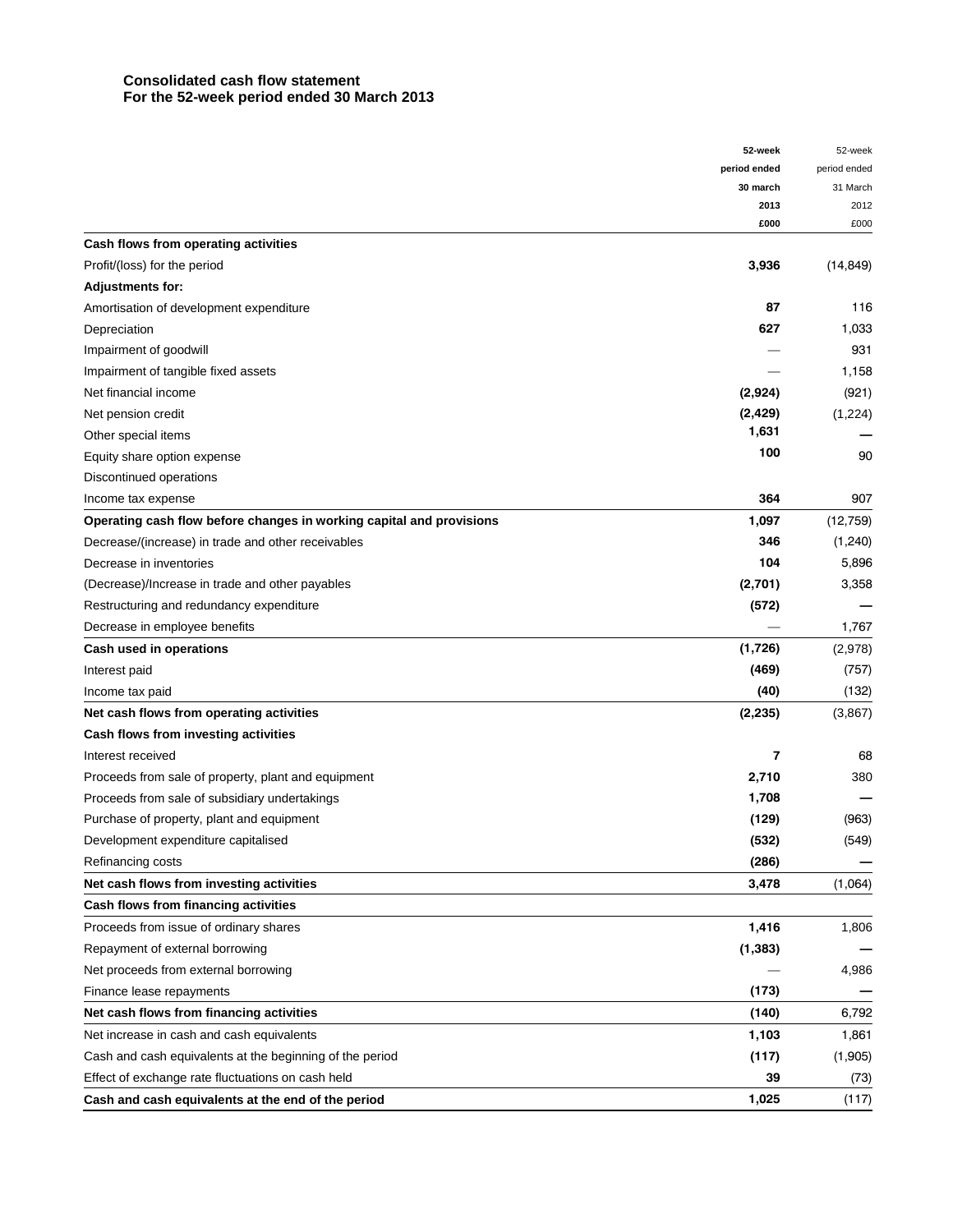## **Notes relating to the consolidated financial statements For the 52-week period ended 30 March 2013**

IFRS 8 – "Operating Segments" requires operating segments to be identified on the basis of internal reporting about components of the Group that are regularly reviewed by the chief operating decision maker to allocate resources to the segments and to assess their performance. The chief operating decision maker has been identified as the Executive Directors. The Executive Directors review the Group's internal reporting in order to assess performance and allocate resources.

Following the restructuring undertaken the two business streams of Machine Tools and Precision Engineered Equipment have been aggregated as they are operationally managed and reported internally to the Executive Directors as a single Division. The South African business consisted of the Mechanical Handling and Waste activity and the Polish business was the only Group operation in that country and both have been classified as a discontinued activity in these accounts. The Executive Directors consider there to be two continuing operating segments being Machine Tools and Precision Engineered Components and Laser Marking .

The executive directors assess the performance of the operating segments based on a measure of operating profit/(loss). This measurement basis excludes the effects of Special Items from the operating segments. Head Office and unallocated represent central functions and costs and include the effects of the Group Final Salary Scheme in the UK.

The following is an analysis of the Group's revenue and results by reportable segment:

| 52 Weeks ended 30 March 2013                                          | <b>Machine</b><br><b>Tools</b> |          |                    |           |                         |        |
|-----------------------------------------------------------------------|--------------------------------|----------|--------------------|-----------|-------------------------|--------|
|                                                                       | & Precision                    |          | <b>Head Office</b> |           |                         |        |
|                                                                       | <b>Engineered</b>              | Laser    | &                  | Total     |                         |        |
|                                                                       | <b>Components Marking</b>      |          | unallocated        |           | continuing Discontinued | Total  |
| Segmental analysis of revenue                                         | £000                           | £000     | £000               | £000      | £000                    | £000   |
| Revenue from external customers                                       | 34,906                         | 6,882    |                    | 41,788    | 3,658                   | 45,446 |
| Inter-segment revenue                                                 |                                | 131      |                    | 131       | 323                     | 454    |
| Total segment revenue                                                 | 34,906                         | 7,013    |                    | 41,919    | 3,981                   | 45,900 |
| Less: inter-segment revenue                                           |                                | (131)    |                    | (131)     | (323)                   | (454)  |
| <b>Total revenue</b>                                                  | 34,906                         | 6,882    |                    | 41,788    | 3,658                   | 45,446 |
| Segmental analysis of operating Profit/(loss)<br>before Special Items | 2,145                          | 213      | (1, 385)           | 973       | (500)                   | 473    |
| <b>Special items</b>                                                  | (1, 391)                       | 7        | 2,082              | 698       |                         | 698    |
| Group profit from operations                                          | 754                            | 220      | 697                | 1,671     | (500)                   | 1,171  |
| Other segmental information:                                          |                                |          |                    |           |                         |        |
| Reportable segment assets                                             | 25,981                         | 5,170    | 12,405             | 43,556    |                         |        |
| Reportable segment liabilities                                        | (32, 387)                      | (5, 167) | 3,831              | (33, 723) |                         |        |
| Fixed asset additions                                                 | 72                             | 57       |                    | 129       |                         |        |
| Depreciation and amortisation                                         | 491                            | 195      | 28                 | 714       |                         |        |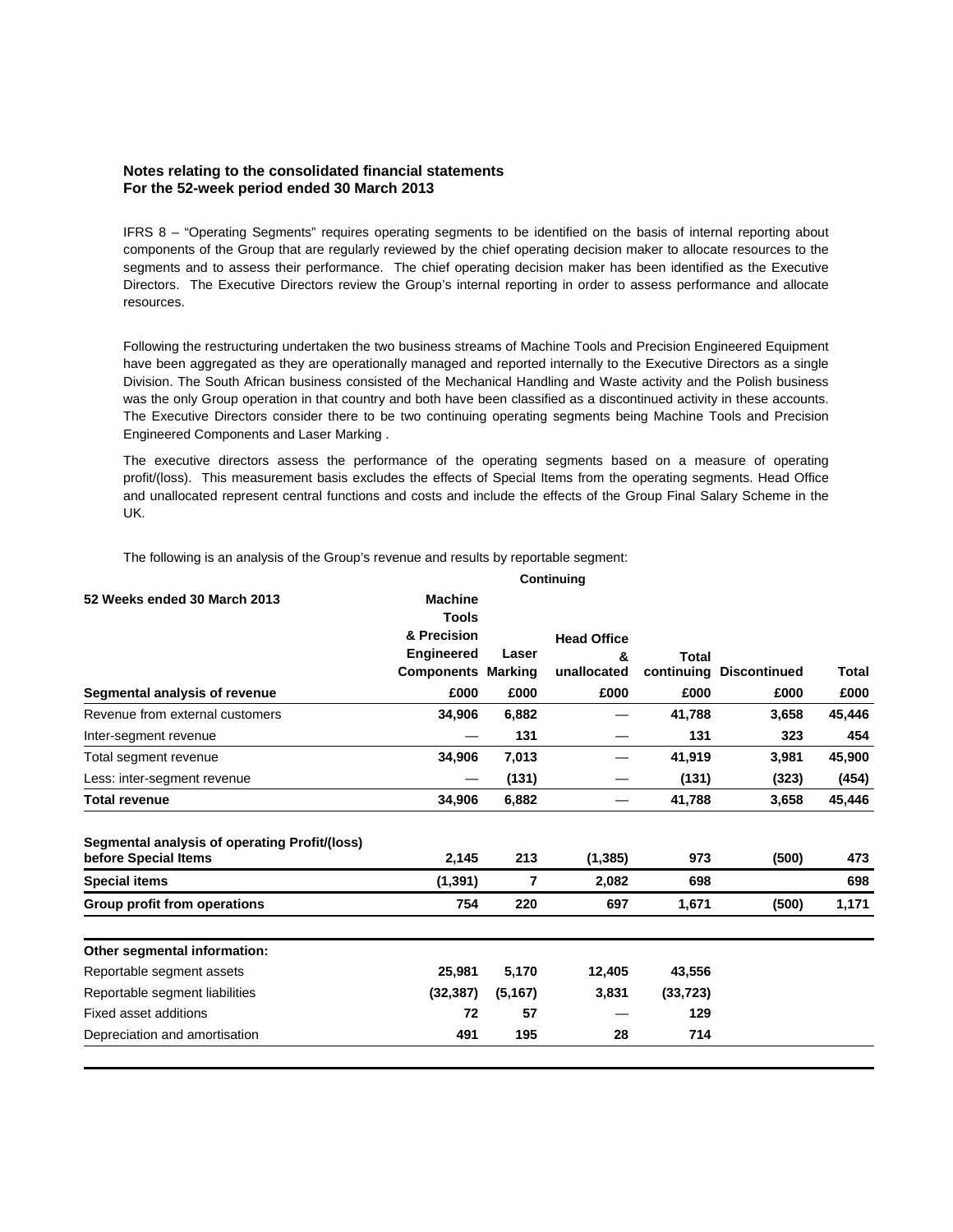## **SEGMENT INFORMATION CONTINUED**

|                                                                       |                             |          | Continuing            |           |                           |                        |
|-----------------------------------------------------------------------|-----------------------------|----------|-----------------------|-----------|---------------------------|------------------------|
| 52-weeks ended 31 March 2012                                          | Machine                     |          |                       |           |                           |                        |
|                                                                       | <b>Tools</b><br>& Precision |          |                       |           |                           |                        |
|                                                                       | Engineered                  | Laser    | <b>Head Office</b>    |           |                           |                        |
|                                                                       | Components                  |          | Marking & unallocated |           | <b>Total Discontinued</b> | Total                  |
| Segmental analysis of revenue                                         | £000                        | £000     | £000                  | £000      | £000                      | £000                   |
| Revenue from external customers                                       | 31,114                      | 6,451    |                       | 37,565    | 15,600                    | 53,165                 |
| Inter-segment revenue                                                 |                             | 200      |                       | 200       | 1,903                     | 2,103                  |
| Total segment revenue                                                 | 31,114                      | 6,651    |                       | 37,765    | 17,503                    | 55,268                 |
| Less: inter-segment revenue                                           |                             | (200)    |                       | (200)     | (1,903)                   | (2, 103)               |
| Total revenue per statutory accounts                                  | 31,114                      | 6,451    |                       | 37,565    | 15,600                    | 53,165                 |
| Segmental analysis of operating Profit/(loss) before<br>special Items | 1.468                       | 316      | (1,559)               | 225       | (1,097)                   | (872)                  |
| Special Items                                                         | (6, 435)                    | (1, 372) | (2,024)               | (9,831)   |                           | $(3,048)$ $(12,879)$   |
| Group (Loss)/profit from operations                                   | (4,967)                     | (1,056)  | (3,583)               | (9,606)   |                           | $(4, 145)$ $(13, 751)$ |
| Other segmental information:                                          |                             |          |                       |           |                           |                        |
| Reportable segment assets                                             | 21,034                      | 4,056    | 1,385                 | 26,475    | 7,776                     | 34,251                 |
| Reportable segment liabilities                                        | (15, 441)                   | (3, 977) | (1,903)               | (21, 321) |                           | $(5,943)$ $(27,264)$   |
| Non-current assets                                                    | 3,063                       | 2,310    | 2,037                 | 7,410     |                           | 7,410                  |
| <b>Fixed asset additions</b>                                          | 229                         | 151      | 1                     | 381       | 582                       | 963                    |
| Depreciation and amortisation                                         | 613                         | 225      | 28                    | 866       | 283                       | 1,149                  |
| Impairment of fixed assets                                            |                             |          |                       |           | 1,158                     | 1,158                  |
| Impairment of development costs                                       |                             | 931      |                       | 931       |                           | 931                    |

Inter-segment pricing is determined on an arm's length basis. Segment results, assets and liabilities include items directly attributable to a segment as well as those that can be allocated on a reasonable basis.

Segment capital expenditure is the total cost incurred during the period to acquire segment assets that are expected to be used for more than one period.

Geographical segmental analysis of revenue is shown by origin and destination in the following two tables:

| Segmental analysis by origin | 2013   |       |        | 2012  |  |
|------------------------------|--------|-------|--------|-------|--|
|                              | £000   | $\%$  | £000   | %     |  |
| Gross sales revenue:         |        |       |        |       |  |
| <b>UK</b>                    | 18,076 | 39.8  | 16,414 | 30.9  |  |
| North America                | 19,994 | 44.0  | 17,167 | 32.3  |  |
| Australasia                  | 3,718  | 8.2   | 3,984  | 7.5   |  |
| <b>Continuing Revenue</b>    | 41,788 | 92.0  | 37,565 | 70.7  |  |
| Discontinued                 | 3,658  | 8.0   | 15,600 | 29.3  |  |
| <b>Total Revenue</b>         | 45,446 | 100.0 | 53,165 | 100.0 |  |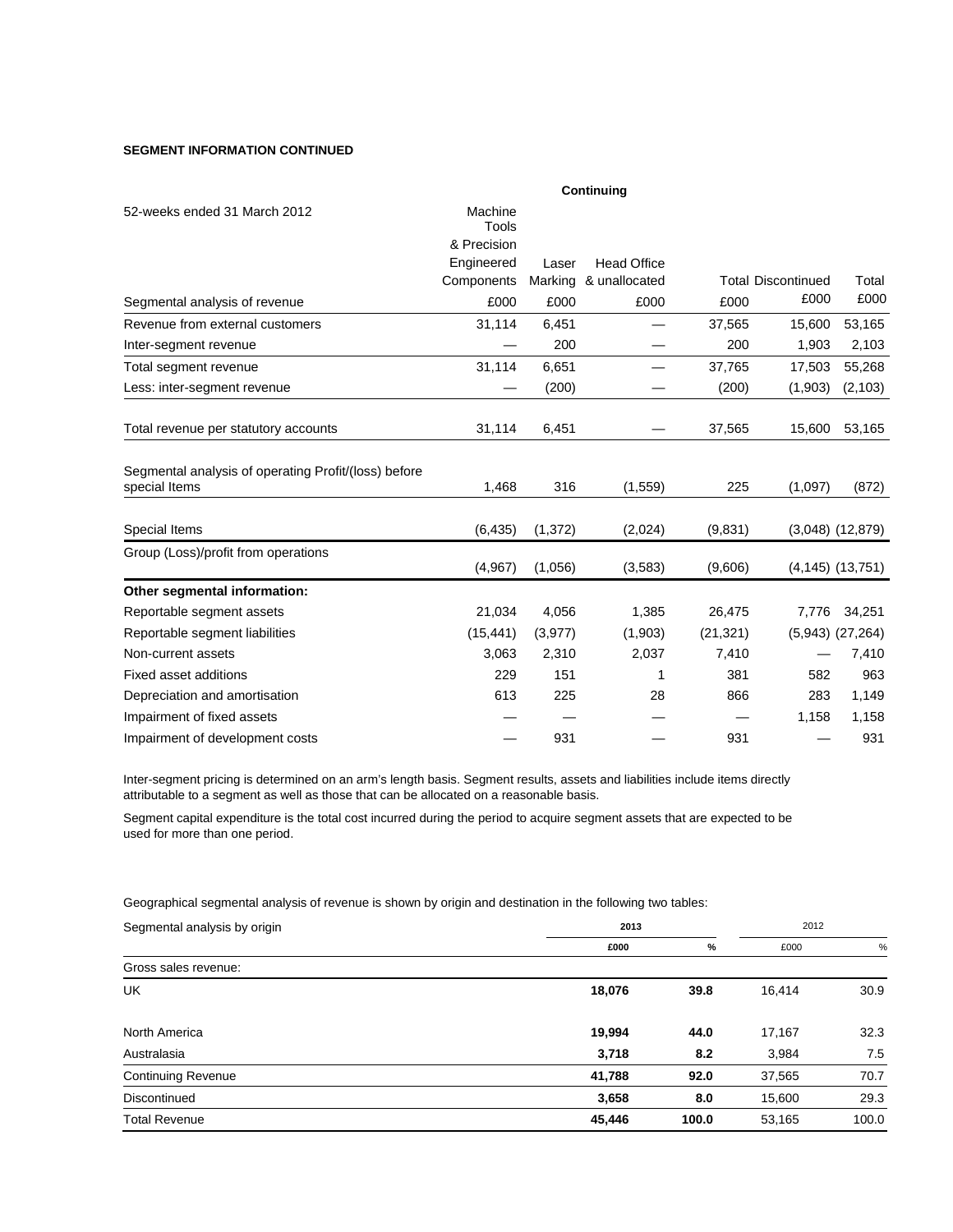## **SEGMENT INFORMATION CONTINUED**

| Segmental analysis by destination: | 2013   |       |        | 2012  |  |
|------------------------------------|--------|-------|--------|-------|--|
|                                    | £000   | $\%$  | £000   | $\%$  |  |
| Gross sales revenue:               |        |       |        |       |  |
| UK                                 | 6,581  | 15.1  | 6,034  | 15.8  |  |
| Other European                     | 6,662  | 17.0  | 4,982  | 13.1  |  |
| North America                      | 22,691 | 50.2  | 20,063 | 52.6  |  |
| Africa                             | 79     | 1.2   | 500    | 1.3   |  |
| Australasia                        | 3,765  | 10.3  | 4,103  | 10.8  |  |
| Central America                    | 142    | 1.1   | 425    | 1.1   |  |
| Middle East                        | 729    | 1.7   | 665    | 1.7   |  |
| Far East                           | 1,139  | 2.0   | 793    | 2.1   |  |
| <b>Continuing Revenue</b>          | 41,788 | 98.6  | 37,565 | 98.5  |  |
| Discontinued                       | 3,657  | 1.4   | 558    | 1.5   |  |
|                                    | 45,445 | 100.0 | 38,123 | 100.0 |  |

There are no customers that represent 10% or more of the Group's revenues.

## **Discontinued operations**

600SA the Group's South African business was sold on 16 July 2012 to Eqstra Holdings Limited for a total consideration of ZAR ( South African Rand) 24.3m which resulted in net proceeds after costs received in the UK of £1.7m. This represented the full activities of the Mechanical Handling and Waste business segment. FMT Colchester Sp. Zoo the Group's Polish business was sold for a nominal sum on 11 September 2012. This business was the Group's only activity in Poland. The results for both these businesses are included in the post tax loss on discontinued activities in the Group's consolidated income statement. The figures for 2012 have been restated to show both these activities as discontinued. The results of these discontinued operations are as follows:

|                                                    |         |              | 2013     |                 |          | 2012      |  |
|----------------------------------------------------|---------|--------------|----------|-----------------|----------|-----------|--|
|                                                    | £000    |              |          |                 | £000     |           |  |
|                                                    | Africa  | South Poland | Total    | South<br>Africa | Poland   | Total     |  |
| Results of the discontinued operations             |         |              |          |                 |          |           |  |
| Revenue                                            | 3.042   | 616          | 3.658    | 13,772          | 1.828    | 15,600    |  |
| Expenses                                           | (3,002) | (1, 156)     | (4, 158) | (13, 437)       | (6,308)  | (19, 745) |  |
| Loss before tax from discontinued operations       | 40      | (540)        | (500)    | 335             | (4,480)  | (4, 145)  |  |
| Taxation                                           |         |              |          | 151             |          | 151       |  |
| Profit/(Loss) from operating activities after tax  | 40      | (540)        | (500)    | 486             | (4, 480) | (3,994)   |  |
| Profit/(Loss) from sale of discontinued activities |         | 205          | 205      | (1,263)         |          | (1,263)   |  |
| Loss for the period                                | 40      | (335)        | (295)    | (777)           | (4, 480) | (5,257)   |  |

|                                                        |        |              | £000  |                 |        | £000  |
|--------------------------------------------------------|--------|--------------|-------|-----------------|--------|-------|
|                                                        | Africa | South Poland | Total | South<br>Africa | Poland | Total |
| Cash flows from discontinued operations                |        |              |       |                 |        |       |
| Net cash flow from operating activities                | 40     | (134)        | (94)  | (511)           |        | (511) |
| Cash flow from investing activities                    |        |              |       | 460             |        |       |
| Net cash used / generated from discontinued activities | 40     | (134)        | (94)  | (51)            | (704)  | (511) |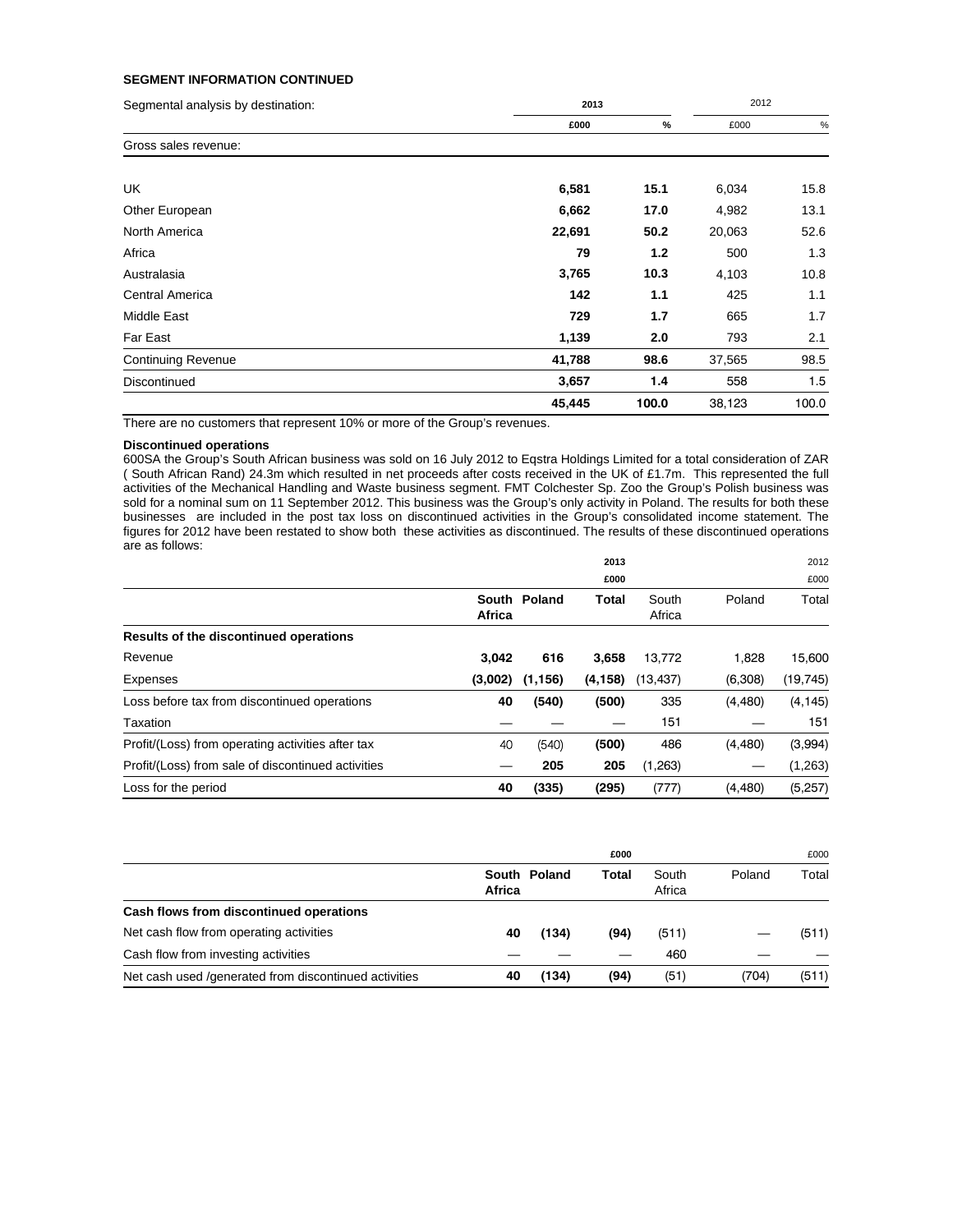| Other operating income/operating expenses |        |        |
|-------------------------------------------|--------|--------|
|                                           | 2013   | 2012   |
|                                           | £000   | £000   |
| Other operating income                    | 79     | 126    |
| Operating expenses:                       |        |        |
| - administration expenses                 | 9,569  | 15,662 |
| - distribution costs                      | 1.489  | 1,742  |
| <b>Total operating expenses</b>           | 11.058 | 17.404 |

## **SPECIAL ITEMS**

In order for users of the financial statements to better understand the underlying performance of the Group the Board have separately disclosed transactions which by virtue of their size or incidence, are considered to be one off in nature. In addition, they include the charge for share based payments.

Such items include gains and losses on the sale of properties and assets, exceptional costs relating to reorganisation, redundancy and restructuring, legal disputes and inventory,asset and intangibles impairments.

| 2013                                          | 2012   |
|-----------------------------------------------|--------|
| £000                                          | £000   |
| <b>Cost of sales</b>                          |        |
| Inventory impairments<br>246                  | 2,706  |
| Plant and equipment impairments               | 1,158  |
| Development expenditure impairments           | 931    |
| Redundancies<br>354                           | 252    |
| <b>Operating costs</b>                        |        |
| Redundancies                                  | 1,159  |
| Refinancing<br>295                            | 451    |
| Reorganisation and restructuring costs<br>760 | 3,084  |
| Property disposals<br>(23)                    |        |
| Share-based payments<br>99                    | 90     |
| Pension curtailment credit<br>(2, 429)        |        |
| Continuing<br>(698)                           | 9,831  |
| Discontinued                                  | 3,048  |
| Restructuring costs<br>(698)                  | 12,879 |

Reorganisation and restructuring costs relate to legal disputes and costs incurred in the UK with regard to site closures.

The property disposals relate to the disposal of the three UK sites at Shepshed, Batley and Heckmondwike.

Inventory impairments relate to a review of the recoverability of stock following these closures.

The pensions curtailment gain arose on the change to actuarial assumptions as a result of the closure to the UK final scheme to future accrual at the end of March 2013.

Refinancing costs relate to the costs of the share placing and bank facility restructuring in September 2012.

#### **Prior Year**

Reorganisation and restructuring costs relate to legal disputes and costs incurred both in the UK and Poland with regard to the move of the machine tools manufacturing to Poland. As a result of these manufacturing transfers and trading losses in Poland, inventory levels were reviewed for obsolescence and age and impairments were made to inventories and plant and machinery.

Within the laser marking business there has been a sales trend towards the most recent technological ranges with the result that the carrying value of the development expenditure and related stock of older generation products has been impaired.

Redundancies relate to the reduction in UK production capacity on the transfer of machine tool manufacturing to Poland and the termination costs related to Head Office and Board changes.

Refinancing costs relate to the costs of the share placing in the early part of the year and the re-banking completed in August 2011.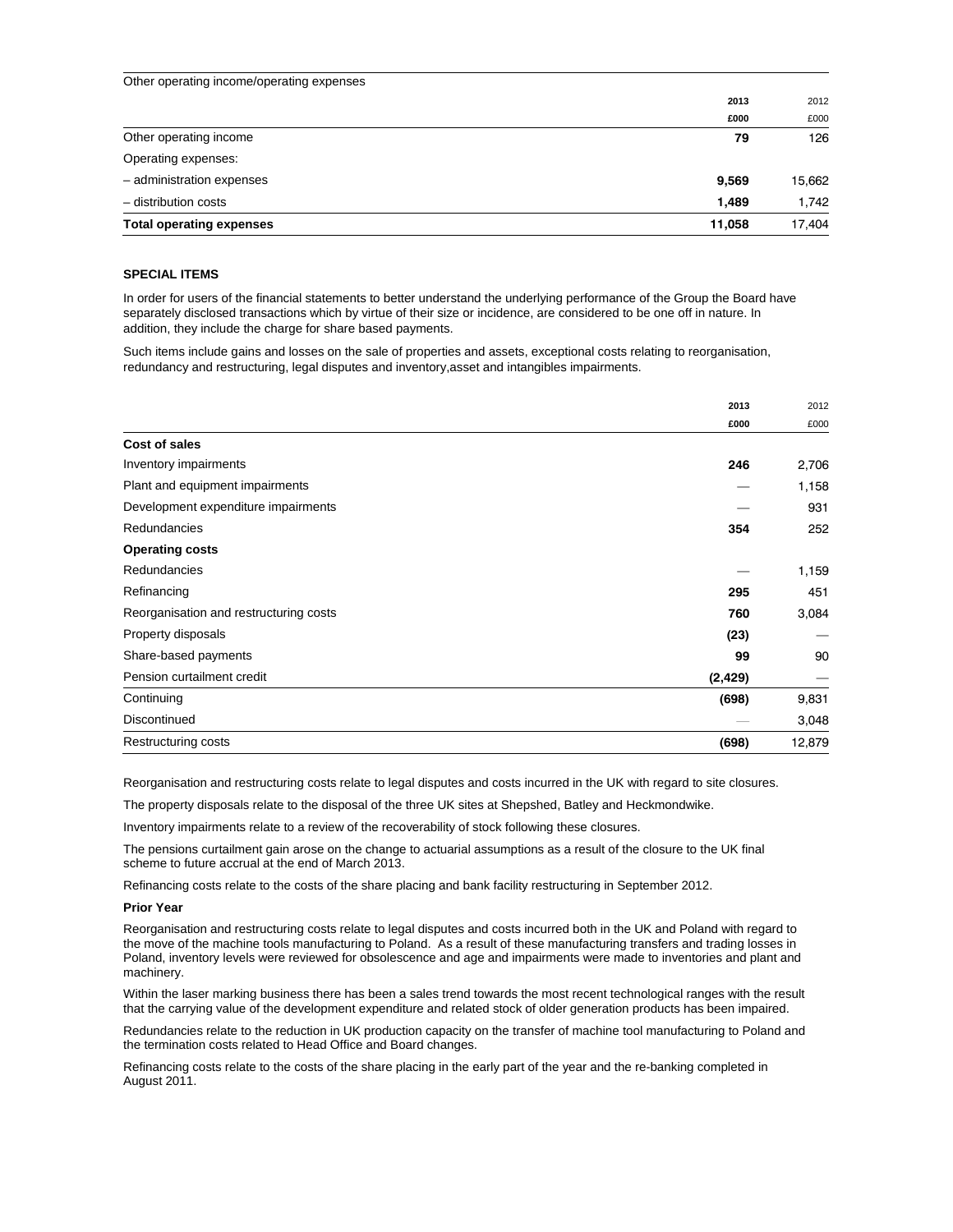| <b>FINANCIAL INCOME AND EXPENSE</b>                      | 2013           | 2012    |
|----------------------------------------------------------|----------------|---------|
|                                                          | £000           | £000    |
| Interest income                                          | $\overline{7}$ | 24      |
| Expected return on defined benefit pension scheme assets | 11,570         | 10,834  |
| <b>Financial income</b>                                  | 11,577         | 10,858  |
| Bank overdraft and loan interest                         | (185)          | (276)   |
| Shareholder Ioan interest                                | (200)          | (200)   |
| Other loan interest                                      | (23)           | (23)    |
| Other finance charges                                    |                |         |
| Finance charges on finance leases                        | (61)           | (61)    |
| Amortisation of shareholder loan expenses                | (117)          | (109)   |
| Interest on defined benefit pension scheme obligations   | (8,067)        | (9,268) |
| Financial expense                                        | (8,653)        | (9,937) |
| <b>TAXATION</b>                                          | 2013           | 2012    |
| Current tax:                                             | £000           | £000    |
| Corporation tax at 24% (2012: 26%):                      |                |         |
| - current period relating to prior period                |                |         |
| Overseas taxation:                                       |                |         |
| - current period                                         | (499)          | (74)    |
| Total current tax charge                                 | (499)          | (74)    |
| Deferred taxation:                                       |                |         |
| - current period                                         | (1,579)        | (50)    |
| - prior period                                           | 1,714          | (783)   |
| Total deferred taxation charge                           | 135            | (833)   |
| Taxation charged to the income statement                 | (364)          | (907)   |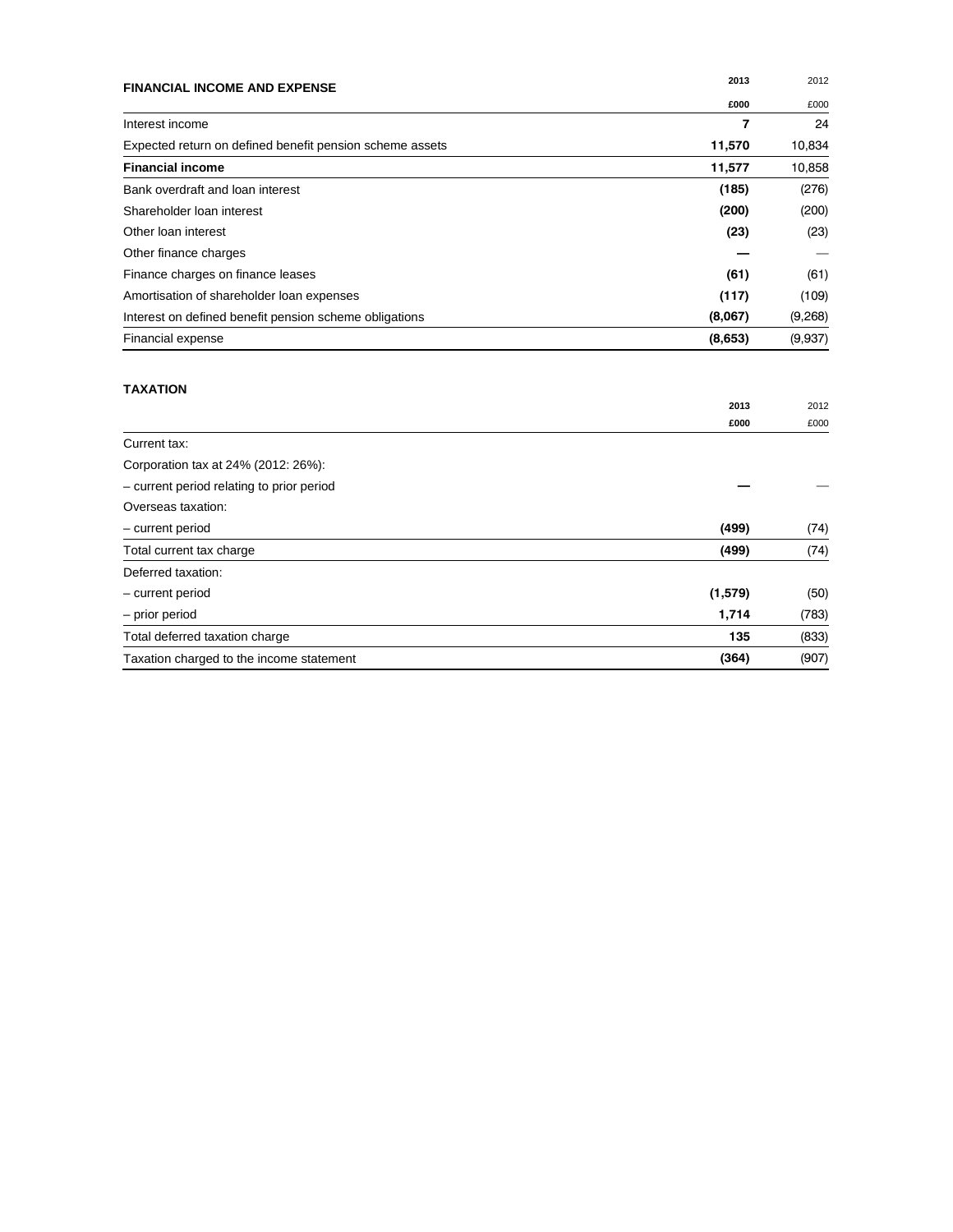### **TAXATION CONTINUED**

## *TAX RECONCILIATION*

The tax charge assessed for the period is lower than the standard rate of corporation tax in the UK of 24% (2012: 26%). The differences are explained below:

|                                                                             | 2013    |        | 2012      |               |
|-----------------------------------------------------------------------------|---------|--------|-----------|---------------|
|                                                                             | £000    | $\%$   | £000      | $\frac{0}{0}$ |
| Profit/(Loss) before tax                                                    | 4,595   |        | (13, 165) |               |
| Profit/(Loss) before tax multiplied by the standard rate of corporation tax |         |        |           |               |
| in the UK of 24% (2012 26%)                                                 | 1,103   | 24.0   | (3, 423)  | (26.0)        |
| Effects of:                                                                 |         |        |           |               |
| - expenses not deductible                                                   | 109     | 2.4    | 120       | 0.9           |
| - non-taxable income                                                        |         |        |           |               |
| - overseas tax rates                                                        | 182     | 4.0    | 104       | 0.8           |
| - pension fund surplus taxed at higher rate                                 | 657     | 14.3   |           |               |
| - property disposals                                                        | (656)   | (14.3) |           |               |
| - deferred tax prior period adjustment                                      | (1,714) | (37.3) | 783       | 5.9           |
| - unrecognised losses utilised/tax not recognised on losses                 | 725     | 15.8   | 3,345     | 25.4          |
| - impact of rate change                                                     | (42)    | (0.9)  | (22)      | (0.2)         |
| Taxation charged to the income statement                                    | 364     | 7.9    | 907       | 6.9           |

Following the enactment of legislation in the UK to reduce the corporation tax rate from 24% to 23% from 1 April 2013, the effective tax rate this year includes the impact on the income statement of calculating the UK deferred tax balances at the lower UK corporation tax rate. The impact of this rate change is a £42,000 decrease in the tax charge in the income statement. The March 2013 Budget announced that the rate will further reduce to 20% by 2015 in addition to the planned reduction to 21% by 2014 previously announced in December 2012. It has not yet been possible to quantify fully the anticipated effect of the further 3% rate reduction although this will further reduce the company's future current tax charge and deferred tax assets and liabilities. No taxation is expected on the property disposals due to the availability of losses in the UK.

## **EARNINGS PER SHARE**

The calculation of the basic earnings per share of 5.25p (2012: loss of 23.30p) is based on the earnings for the financial period attributable to the Parent Company's shareholders of a profit of £3,936,000 (2012: loss of £14,849,000) and on the weighted average number of shares in issue during the period of 74,997,407 (2012: 63,717,224). At 30 March 2013, there were 1,276,504 (2012: 2,272,102) potentially dilutive shares on option with a weighted average effect of 458,143 (2012: 9,863,832) shares giving a diluted profit per share of 5.14p . As a loss cannot be diluted the diluted figures for 2012 remained the same as the basic loss per share for continuing operations at 23.30p

|                                                                  | 2013 | 2012       |
|------------------------------------------------------------------|------|------------|
| Weighted average number of shares                                |      |            |
| Issued shares at start of period<br>63.926.253                   |      | 57.933.679 |
| Effect of shares issued in the year<br>11.071.154                |      | 5.783.545  |
| Weighted average number of shares at end of period<br>74.997.407 |      | 63,717,224 |